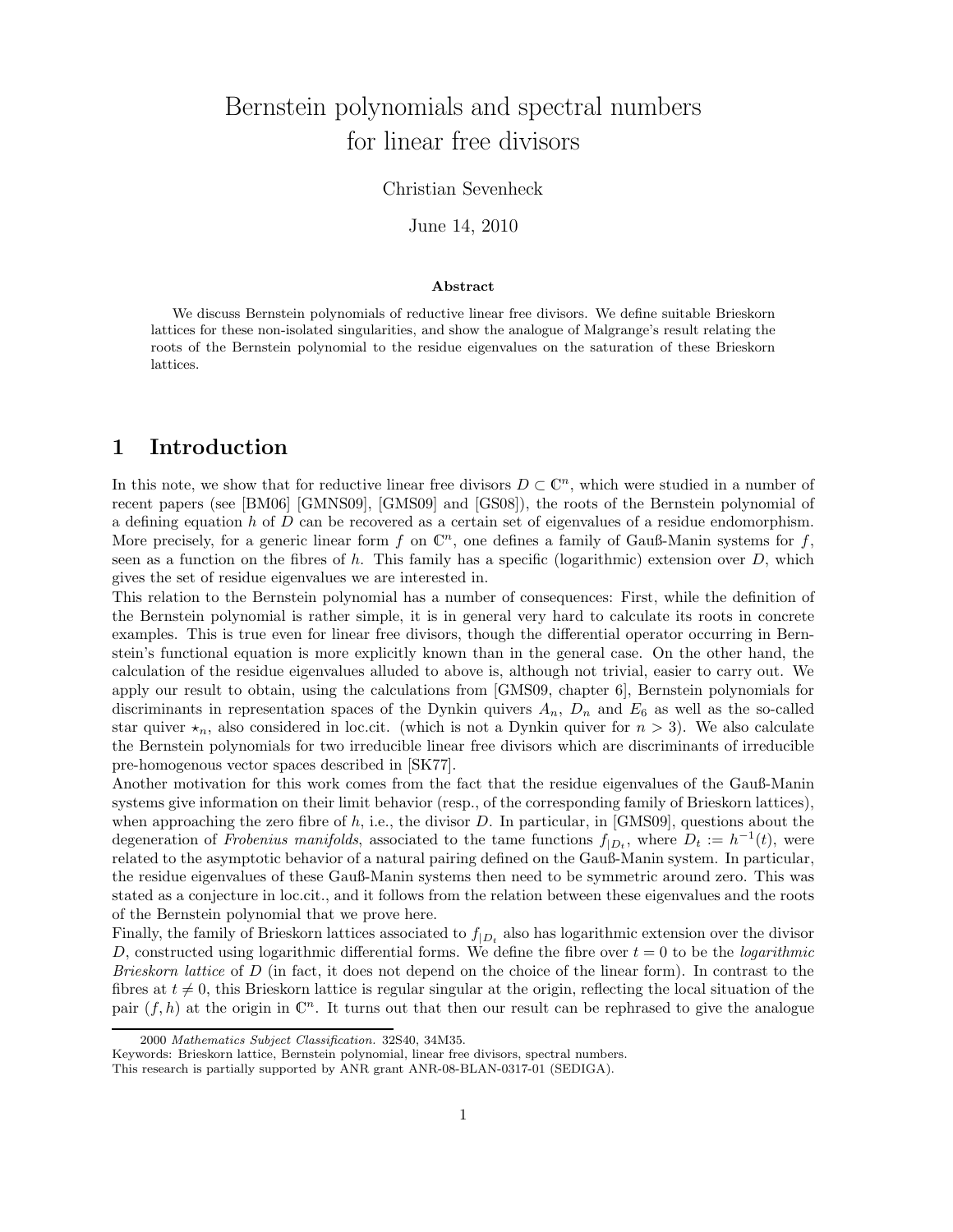of Malgrange's classical result for isolated singularities: The roots of the Bernstein polynomial are (up to a rescaling) the residue eigenvalues on the *saturation* of this logarithmic Brieskorn lattice.

**Acknowledgements:** I thank Claude Sabbah and Michel Granger for their help during the preparation of this article and Mathias Schulze for comments on a first version. I am particularly grateful to Ignacio de Gregorio for all the discussions on linear free divisors and related subjects we had over the last years and also for having done a good part of the computations used in this paper.

#### **2 Linear Free Divisors and Gauß-Manin systems**

In this section, we first recall from [GMS09] the construction of the family of Gauß-Manin systems associated to a linear section of a linear free divisor. We also give a more intrinsic definition of these Gauß-Manin systems as a direct image of a map constructed from two polynomials. Finally, we discuss the definition of the residue eigenvalues relevant for the present work, as introduced in [GMS09]. We denote throughout this article by V the complex vector space  $\mathbb{C}^n$ .

- **Definition-Lemma 1** ([Sai80], [BM06], [GMS09]). *1. Let*  $D \subset V$  *be a reduced hypersurface with defining equation* h. Then D is called a free divisor, if the sheaf  $\Theta_V(-\log D) := \{ \vartheta \in \Theta_V \mid \vartheta(h) \subset$ (h) *is a free*  $\mathcal{O}_V$ *-module. If moreover a basis* ( $\xi_i$ ) *of*  $\Theta_V(-\log D)$  *exists such that*  $\xi_i = \sum_{j=1}^n \xi_{ij}\partial_{x_j}$ <br>where  $\xi_i$ , are **linear** forms on V, then D is called linear free *where*  $\xi_{ij}$  *are linear forms on* V, *then* D *is called linear free.* 
	- 2. Let *G* be the identity component of the algebraic group  $G_D := \{g \in Gl(V) | g(D) \subset D\}$ . Then (V,G) *is a pre-homogenous vector space in the sense of Sato (see, e.g., [SK77]), in particular, the complement*  $V \ D$  *is an open orbit of* G. We call D reductive if  $G_D$  *is so. A rational function*  $r \in \mathbb{C}(V)$  *is called a semi-invariant if there is a character*  $\chi_r : G \to \mathbb{C}^*$  *such that*  $g(r) = \chi_r(g) \cdot r$ *for all*  $g \in G$ *. Obviously, h itself is a semi-invariant.*
	- *3.* G acts on  $V^*$  by the dual action, with dual discriminant  $D^* \subset V^*$ . If  $G_D$  is reductive, then  $(V^*, D^*)$  *is pre-homogenous. We call a linear form*  $f \in V^*$  *generic with respect to h (or simply generic, if no confusion is possible) if* f *lies in the open orbit*  $V^* \ D^*$  *of the dual action.*

*There is a basis*  $(e_i)$  *of* V *with corresponding coordinates*  $(x_i)$  *(called unitary) such that* G *appears as a subgroup of*  $U(n)$  *in these coordinates. Then*  $D^* = \{h^* = 0\}$ *, where*  $h^*(y) := h(\overline{y})$ *,*  $(y_i)$  *being the dual coordinates of*  $(x_i)$ *.* 

In the sequel, we always consider linear forms which are generic with respect to  $h$ . In order to study the behavior of the restriction of the linear function f on the fibres  $D_t := h^{-1}(t), t \neq 0$ , but also on D itself, the following *deformation algebra* was introduced in [GMS09].

**Definition 2.** Let D be linear free with defining equation h, seen as a morphism  $h: V \to T := \text{Spec } \mathbb{C}[t].$ 

*1. Let*  $E \in \Theta_V(-\log D)$  *be the Euler field*  $E = \sum_{i=1}^n x_i \partial_{x_i}$ *. Call* 

in loc.cit.

 $\Theta_{V/T}(-\log D) := {\partial \in \Theta_V(-\log D) | \vartheta(h)=0}$ 

*the module of relative logarithmic vector fields.*  $\Theta_{V/T}(-\log D)$  *is*  $\mathcal{O}_V$ -free of rank n − 1*, and we have a decomposition*  $\Theta_V(-\log D) = \mathcal{O}_V E \oplus \Theta_{V/T}(-\log D)$ *.* 

2. The ideal  $J_h(f) := df(\Theta_{V/T}(-\log D)) \subset \mathcal{O}_V$  is called the Jacobian ideal of the pair  $(f, h)$ . The *quotient*  $\mathcal{O}_V/J_h(f)$  *is the Jacobian algebra (or deformation algebra) of*  $(f, h)$ *.* 

Notice that  $\Theta_{V/T}(-\log D)$  was called  $\Theta_V(-\log h)$  in [GMS09]. It was shown in loc.cit., section 3.2, that if f is generic with respect to h, then  $h_*\mathcal{O}_V/J_h(f)$  is  $\mathcal{O}_T$ -free of rank n, and generated by  $(f^i)$  for  $i = 0, \ldots, n-1$ . Moreover, it is interpreted as the relative tangent space  $T_{\mathcal{R}_h/\mathbb{C}}^1(f)$  of the deformation theory of f with respect to the group  $\mathcal{R}_h$  of right-equivalences preserving all fibres of h. Denote by  $(\Omega^{\bullet}_{V/T}(\log D), d) := (\Omega^{\bullet}_{V}(\log D)/(\Omega^{\bullet-1}_{V}(\log D) \wedge h^*\Omega^1(\log \{0\}), d)$  the relative logarithmic de Rham complex of h as studied, under the name  $\Omega^{\bullet}(\log h)$  in [GMS09, section 2.2]). This relative logarithmic complex is used in the definition of the family of Gauß-Manin-systems resp. Brieskorn lattices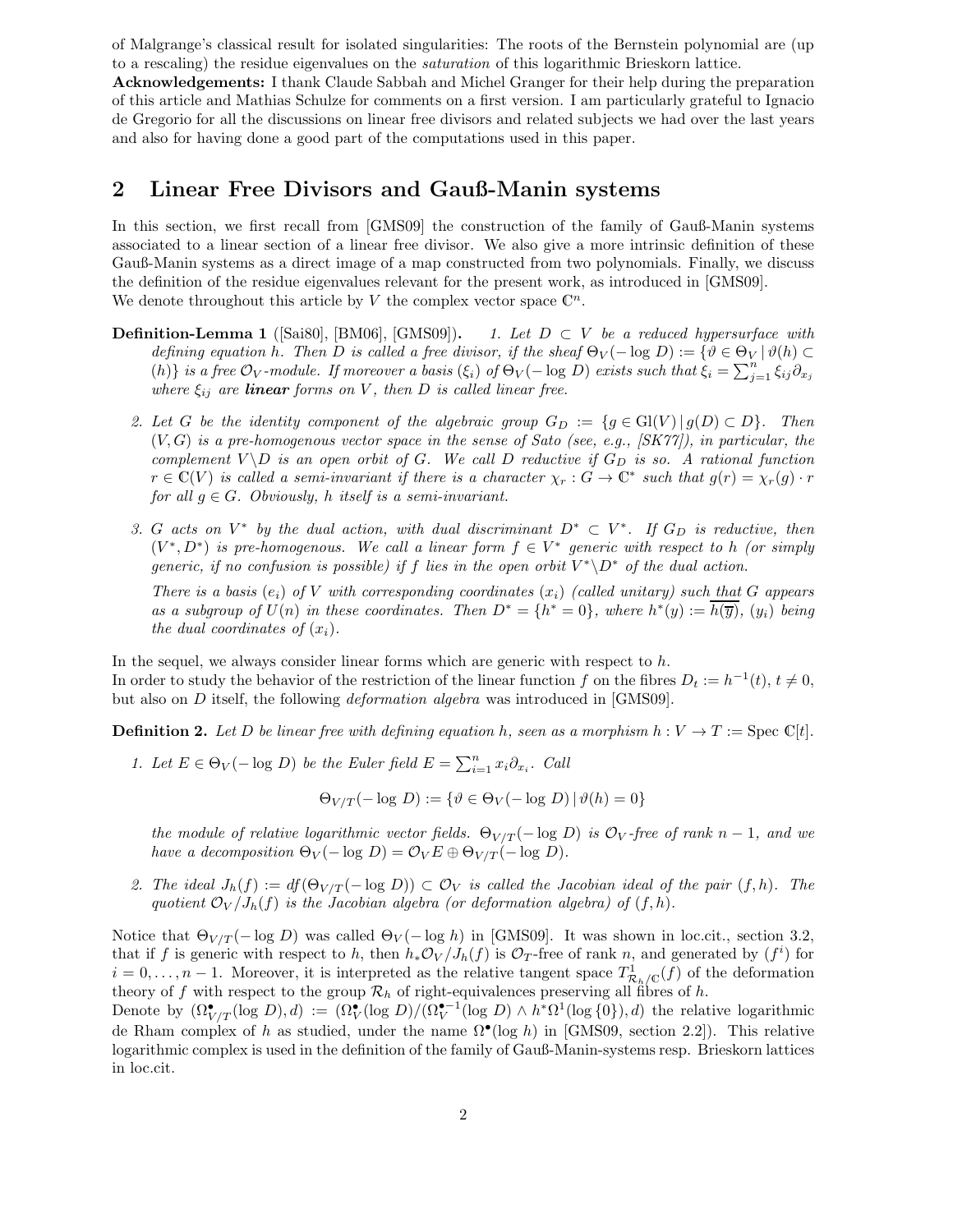**Definition-Lemma 3** ([GMS09, section 4])**.** *Let* h *and* f *as above. Define*

$$
G(\log D) := \frac{H^0(V, \Omega_{V/T}^{n-1}(\log D)[\theta, \theta^{-1}])}{(\theta d - df \wedge) H^0(V, \Omega_{V/T}^{n-2}(\log D)[\theta, \theta^{-1}])}; \quad G(*D) := \frac{H^0(V, \Omega_{V/T}^{n-1}(*D)[\theta, \theta^{-1}])}{(\theta d - df \wedge) H^0(V, \Omega_{V/T}^{n-2}(*D)[\theta, \theta^{-1}])}
$$
  
\n
$$
G_0(\log D) := \frac{H^0(V, \Omega_{V/T}^{n-1}(\log D)[\theta])}{(\theta d - df \wedge) H^0(V, \Omega_{V/T}^{n-2}(\log D)[\theta])}; \quad G_0(*D) := \frac{H^0(V, \Omega_{V/T}^{n-1}(*D)[\theta])}{(\theta d - df \wedge) H^0(V, \Omega_{V/T}^{n-2}(*D)[\theta])}.
$$
  
\n(1)

*Then*  $G(*D)$  *is*  $\mathbb{C}[\theta, \theta^{-1}, t, t^{-1}]$ -free of rank n and  $G(\log D)$  (resp.  $G_0(*D)$ ,  $G_0(\log D)$ ) is a  $\mathbb{C}[\theta, \theta^{-1}, t]$ -*(resp.* C[θ, t, t<sup>−</sup>1]*-,* C[θ, t]*-) lattice inside* G(∗D)*. These modules fit into the following diagram*

$$
G(\log D) \subset G(\ast D)
$$
  
\n
$$
G_0(\log D) \subset G_0(\ast D).
$$

*Define a connection*

$$
\nabla: G_0(\log D) \longrightarrow G_0(\log D) \otimes \theta^{-1} \Omega^1_{\mathbb{C} \times T} (\log(\{0\} \times T) \cup (\mathbb{C} \times \{0\}))
$$

*by putting, for a form*  $\omega \in H^0(V, \Omega^{n-1}_{V/T}(\log D)),$ 

$$
\nabla_{\partial_{\theta}}([\omega]) := \theta^{-2}[f \cdot \omega]
$$
  
\n
$$
\nabla_{\partial_t}([\omega]) := \frac{1}{n}([\text{Lie}_E(\omega)] - [\theta^{-1}f \cdot \omega])
$$
\n(2)

*and extending by the Leibniz-rule (for*  $\nabla_{\partial_{\theta}}$ ) resp.  $\theta$ -linearly (for  $\nabla_{\partial_t}$ ). We denote by  $\nabla$  *the induced connection on*  $G(\log D)$ *,*  $G_0(*D)$  *and*  $G(*D)$ *.* 

One of the main results of [GMS09] concerns the construction of various bases of the module  $G_0(\log D)$ (hence, of all the other modules given above), such that the connection takes a particularly simple form. This can be summarized as follows.

**Proposition 4** ([GMS09, proposition 4.5(iii)]). *There is a*  $\mathbb{C}[\theta, t]$ *-basis*  $\underline{\omega}^{(1)} = (\omega_1, \dots, \omega_n)$  *of*  $G_0(\log D)$ *such that*

$$
\nabla(\underline{\omega}^{(1)}) = \underline{\omega}^{(1)} \cdot \left[ (A_0 \frac{1}{\theta} + A_\infty) \frac{d\theta}{\theta} + (-A_0 \frac{1}{\theta} + A'_\infty) \frac{dt}{nt} \right]
$$
(3)

*where*

$$
A_0:=\begin{pmatrix} 0 & 0 & \dots & 0 & c\cdot t \\ -1 & 0 & \dots & 0 & 0 \\ \vdots & \vdots & \ddots & \vdots & \vdots \\ 0 & 0 & \dots & 0 & 0 \\ 0 & 0 & \dots & -1 & 0 \end{pmatrix},
$$

 $A_{\infty} = \text{diag}(\nu_1, \dots, \nu_n)$  and  $A'_{\infty} := \text{diag}(0, 1, \dots, n-1) - A_{\infty}$ . The constant  $c \in \mathbb{C}$  is defined by the *equation*

$$
f^{n} = -c \cdot h + \sum_{i=1}^{n-1} \xi_i(f) \cdot k_i,
$$

*where*  $\xi_i \in \Theta_{V/T}(\log D)$  *and*  $k_i \in \mathcal{O}_V$  *are homogenous polynomials of degree*  $n-1$ *. Here* 

$$
\omega_1 = \iota_E \frac{\text{vol}}{h} = n \frac{\text{vol}}{dh},
$$

*where* vol =  $dx_1 \wedge ... \wedge dx_n$ . In particular,  $(G(*D), \nabla)$  *is flat. Moreover,*  $(\nu_1, ..., \nu_n)$  *is the spectrum at*  $(\theta =)$  infinity of the restriction of  $G_0(\log D)$  to  $t = 0$ .

The following obvious consequence will be used in the next section.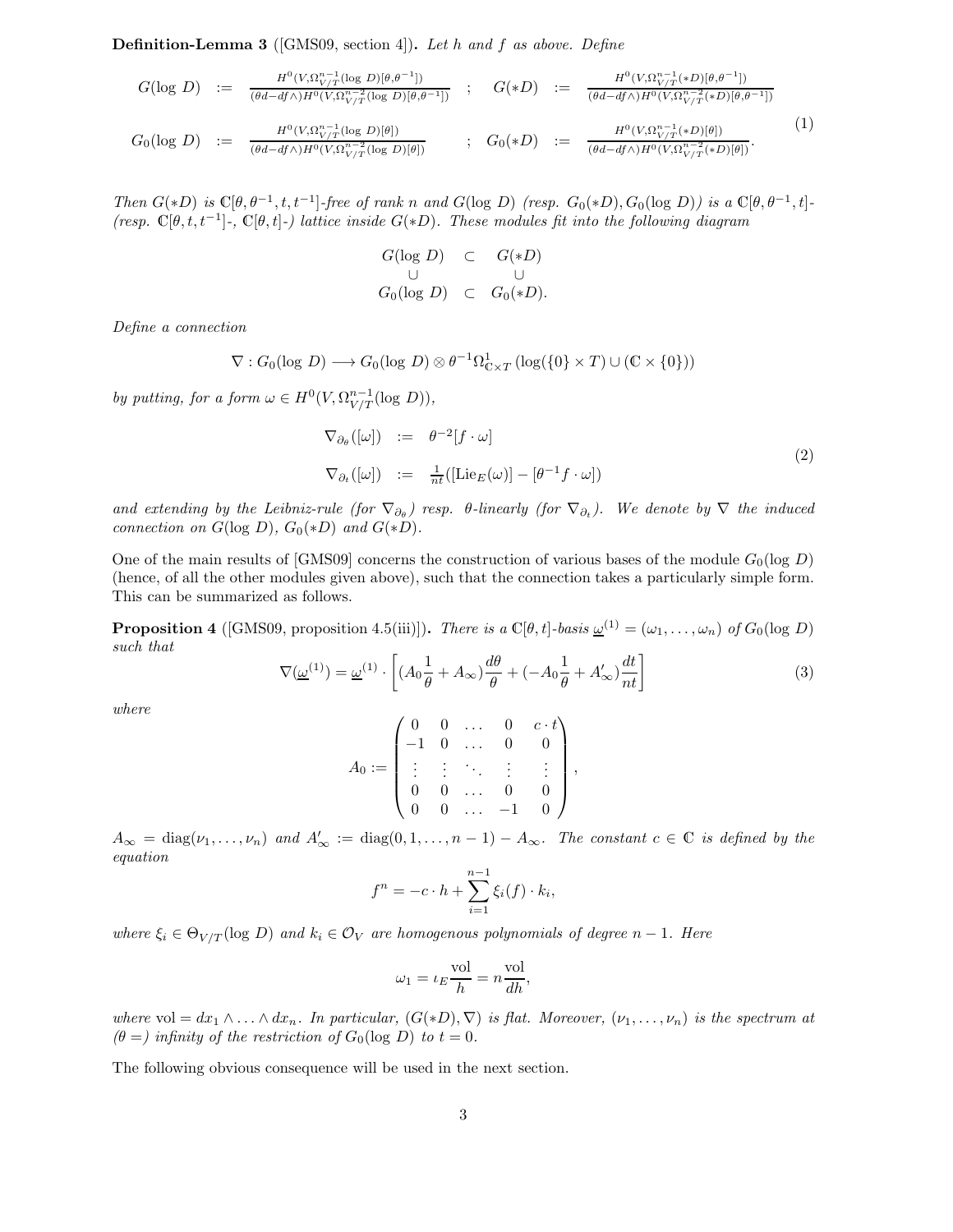**Corollary 5.** Consider the inclusion  $j : \{1\} \times T \hookrightarrow \mathbb{C} \times T$  and the restriction  $(G_1(*D), \nabla) :=$  $j^*(G(*D), \nabla)$ *. This is a meromorphic bundle on* T with connection (the only pole being at  $0 \in T$ ), and can thus be seen as a coherent and holonomic left  $\mathbb{C}[t]\langle \partial_t \rangle$ -module. Then we have an isomorphism *of left*  $\mathbb{C}[t]\langle \partial_t \rangle$ -modules

$$
\varphi : \mathbb{C}[t] \langle \partial_t \rangle / (b_{G_1(\log D)}(t \partial_t) + \frac{c}{n^n} \cdot t) \stackrel{\cong}{\longrightarrow} (G_1(*D), \nabla),
$$

*where*  $b_{G_1(\log D)}$  *is the spectral polynomial of*  $G_1(\log D) := j^*(G(\log D), \nabla)$  *at*  $0 \in T$ *, i.e.,* 

$$
b_{G_1(\log D)}(s) := \prod_{i=1}^n \left(s - \frac{i-1-\nu_i}{n}\right),
$$

*and where*  $\varphi(1) = \omega_1$ *. In particular,*  $\omega_1$  *satisfies the functional equation*  $b_{G_1(\log D)}(t\partial_t)\omega_1 = -c/n^n \cdot t\omega_1$ *in*  $G_1(*D)$ *.* 

We note the following easy consequence from the definitions, which was not stated in [GMS09].

**Lemma 6.** Let  $f_1, f_2 \in V^* \backslash D^*$  be two generic linear forms. Denote by  $(G_i(\log D), \nabla_i)$  the family of *Brieskorn lattices attached to the pair*  $(f_i, h)$ ,  $i = 1, 2$ *. Then*  $\varphi_{c'}^*(G_1(\log D), \nabla_1) \cong (G_2(\log D), \nabla_2)$ , *where*  $\varphi_{c'} : \mathbb{C} \times T \to \mathbb{C} \times T$  *is defined as*  $\varphi(\theta, t) = (\theta, c' \cdot t)$  *for some*  $c' \in \mathbb{C}^*$ *.* 

*Proof.* By definition, the complement of  $D^*$  in  $V^*$  is an (open) orbit of the dual action of G, hence, there is  $g \in G$  with  $g(f_1) = f_2$ . Then  $g(h) = \chi_h(g) \cdot h$  and it follows that  $\varphi^*_{\chi_h(g)}(G_1(\log D), \nabla_1) \cong$  $(G_2(\log D), \nabla_2).$ 

In order to relate the above objects to the Bernstein polynomial of h, we recall how the Gauß-Manin system  $G(*D)$ , seen as a left  $\mathbb{C}[\theta,t]\langle\partial_{\theta},\partial_{t}\rangle$ -module is obtained as a direct image of a differential system on V. A similar reasoning as in the next lemma can be found in [DS03, proposition 2.7]. We consider f as a morphism  $f: V \to R = \text{Spec } \mathbb{C}[r]$ , and put  $\Phi := (f, h): V \to R \times T$ .

**Lemma 7.** *Let*  $\Phi_+ \mathcal{O}_V(*D)$  *be the (algebraic) direct image complex of the holonomic*  $\mathcal{D}_V$ *-module*  $\mathcal{O}_V(*D)$ *. Then*

- *1. The cohomology sheaves of*  $\Phi_+ \mathcal{O}_V(*D)$  *are*  $\mathcal{D}_{R \times T}$ *-coherent, holonomic and regular.*
- 2.  $\Phi_+ \mathcal{O}_V(*D)$ *, seen in*  $\mathcal{D}^b(\mathcal{D}_{R \times T/T})$  *is represented by*

$$
\left(\Phi_*\Omega_{V/T}^{\bullet+n-1}(*D)[\partial_r],d-(df\wedge-\otimes\partial_r)\right).
$$

*Under the isomorphism*

$$
\mathcal{H}^0(\Phi_+\mathcal{O}(*D)) \cong \frac{\Phi_*\Omega_{V/T}^{n-1}(*D)[\partial_r]}{(d-df \wedge -\otimes \partial_r)\Phi_*\Omega_{V/T}^{n-2}(*D)[\partial_r]}
$$
(4)

*the action of*  $\partial_t$  *on a class*  $[\omega] \in \mathcal{H}^0(\Phi_+ \mathcal{O}_V(*D))$  *represented by a form*  $\omega \in \mathcal{H}_{V/T}^{n-1}(*D)$  *is given by* 

$$
\partial_t([\omega]) := \frac{1}{n \cdot t} \left( [\mathrm{Lie}_E(\omega)] - [\mathrm{Lie}_E(f)\omega \otimes \partial_r] \right) \tag{5}
$$

- *3. Put*  $M := \mathbb{H}^0(R \times T, \Phi_+ \mathcal{O}(*D))$ *. Denote by*  $M$  the partial Fourier-Laplace transformation with *respect to* r *of M*, *i.e.*,  $\widehat{M} = M$  *as*  $\mathbb{C}\text{-vector spaces}$ , and we define an structure of a  $\mathbb{C}[\tau, t]\langle \partial_{\tau}, \partial_t \rangle$ *module on*  $\widehat{M}$  by  $\tau := \partial_r$  and  $\partial_{\tau} := -r$ . Then  $\widehat{M}$  is  $\mathbb{C}[\tau, t](\partial_{\tau}, \partial_t)$ -holonomic, with singularities  $at \tau = \{0, \infty\}$  *and*  $t = \{0, \infty\}$  *at most, regular along*  $\{t = 0\} \cup \{\tau = \infty\}$ *. Moreover, by putting*  $\theta = \tau^{-1}$ , the localized Fourier-Laplace transformation  $\widehat{M}[\tau^{-1}]$  of M is isomorphic to  $G(*D)$  as a *meromorphic vector bundle with connection (the one on* G(∗D) *being given by formula* (2)*).*
- 4. The restriction  $(G_1(*D), \nabla)$  is isomorphic (as a left  $\mathbb{C}[t]\langle \partial_t \rangle$ -module) to  $\mathbb{H}^0(T, h_+\mathcal{O}_V(*D)e^{-f}),$ *where*  $\mathcal{O}_V(*D)e^{-f}$  *is the tensor product of*  $\mathcal{O}_V(*D)$  *with a rank one*  $\mathcal{O}_V$ *-module formally generated by*  $e^{-f}$ , *i.e.*,  $\mathcal{O}_V(*D)e^{-f} \cong \mathcal{O}_V(*D)$  *as*  $\mathcal{O}_V$ *-modules, and the differential of*  $\mathcal{O}_V(*D)e^{-f}$  (*i.e., the operator defining its*  $\mathcal{D}_V$ *-module structure) is given by*  $d_f := d - df \wedge d$ .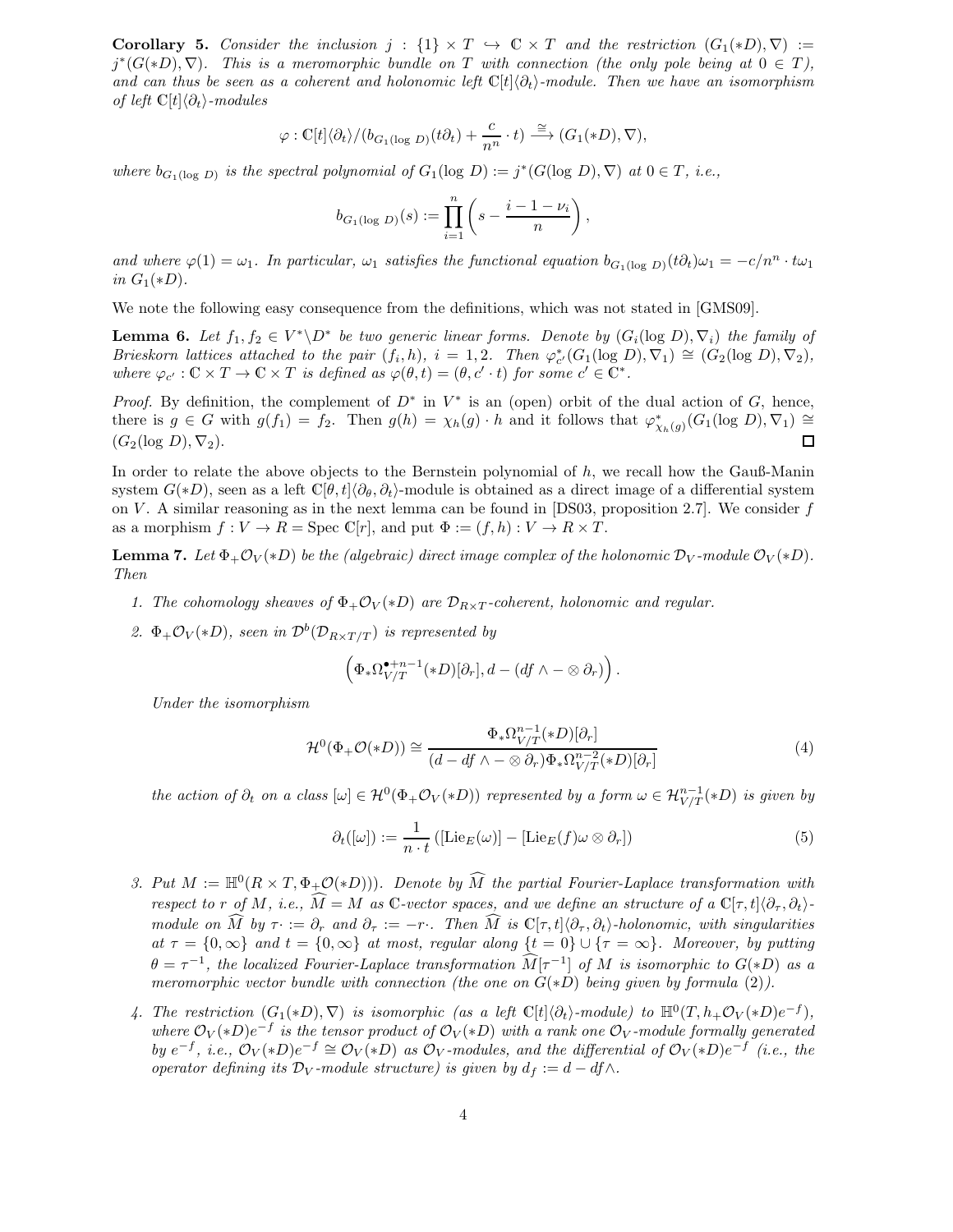*Proof.* 1. see [Meb04, theorème 9.0-8.]

2. It is well known that for any left  $\mathcal{D}_V$ -module M, the direct image complex  $\Phi_+\mathcal{M}$  is represented by

$$
\left(\mathbb{R}\Phi_*\Omega_V^{n+\bullet}(\mathcal{M})[\partial_r,\partial_t],d-(df\wedge-\otimes\partial_r)-(dh\wedge-\otimes\partial_t)\right).
$$

Putting  $\mathcal{M} = \mathcal{O}_V(*D)$  and using that  $\Phi$  is affine, we consider the double complex

$$
E^{p,q}:=\left((\Phi_*\Omega_V^{p+q}(*D)[\partial_r])\otimes \partial_t^q, d-(df\wedge-\otimes\partial_r), -(dh\wedge-\otimes\partial_t)\right)
$$

whose total cohomology is  $\mathcal{H}^{p+q-n}(\Phi_+(\mathcal{O}_V(*D)))$ . The morphism h is smooth restricted to  $V \setminus D$ , hence, the Koszul complex  $(\Omega^{\bullet}(*D), dh \wedge)$  is acyclic. Therefore the second spectral sequence associated to the above double complex degenerates at the  $E_2$ -term and the isomorphism

$$
\Omega_{V/T}^{p-1}(*D) \xrightarrow{dh \wedge} \text{Ker}\left(\Omega_V^p(*D) \xrightarrow{dh \wedge} \Omega_V^{p+1}(*D)\right)
$$

yields the above quasi-isomorphism.

In order to prove the formula for the action of  $\partial_t$ , notice that given a class [ $\omega$ ] defined by a relative n-form  $\omega \in \Omega_{V/T}^{n-1}(*D)$ , the class corresponding to it in  $\mathcal{H}^0(\Phi_+\mathcal{O}_V(*D))$  is  $[dh \wedge \omega]$ . By definition, we have  $\partial_t([dh \wedge \omega]) = [dh \wedge \omega \otimes \partial_t]$ . This class is equal in  $\mathcal{H}^0(\Phi_+ \mathcal{O}_V(*D))$  to  $[d\omega - df \wedge \omega \otimes \partial_r]$ . It follows that under the isomorphism (4), this equals  $\left[\frac{d\omega}{dh} - \frac{df \wedge \omega}{dh} \otimes \partial_r\right] \in \Phi_* \Omega_{V/T}^{n-1}(*D)[\partial_r$  $-\otimes \partial_r \Psi_* \Omega_{V/T}^{n-2}(*D)$ . Now notice that as h is smooth outside D, there is a vector field  $X \in \Theta_V(*D)$ which lifts  $\partial_t \in \Theta_T$ . Then we have that  $d\omega/dh = \iota_X d\omega$  and  $(df \wedge \omega)/dh = \iota_X(df) \wedge \omega - df \wedge \iota_X \omega$ . Putting this together and using once again the relation in the quotient  $\Phi_*\Omega_{V/T}^{n-1}(*D)[\partial_r]/(d-df\wedge$  $-\otimes \partial_r$ ) $\Phi_* \Omega_{V/T}^{n-2}(*D)$  one arrives at the formula

$$
\partial_t[\omega] = [\mathrm{Lie}_X \, \omega] - [\mathrm{Lie}_X (f) \omega] \otimes \partial_r.
$$

Now the result follows as the meromorphic vector field X can be taken to be  $E/(n \cdot h)$ , due to the homogeneity of h.

- 3. This is obvious from the last point: Fourier-Laplace transformation and localization along  $\tau = 0$ transforms formula (4) into the defining equation (1) of  $G(*D)$  and formula (5) obviously corresponds to the second part of formula (2). The statements about regularity follows form the general considerations in [DS03, theorem 1.11].
- 4. By definition,  $h_+ \mathcal{O}_V(*D)e^{-f}$  is represented by the complex

$$
(h_*\Omega_V^{n+\bullet}(*D)[\partial_t], d - df \wedge -(dh \wedge -\otimes \partial_t)).
$$

The same argument as above shows that this is quasi-isomorphic to

$$
(h_*\Omega_{V/T}^{n-1+\bullet}(*D), d - df \wedge).
$$

Now it is clear that

$$
\mathbb{H}^{0}(T, h_{*}\Omega_{V/T}^{n-1+\bullet}(*D), d - df \wedge) = \frac{H^{0}(\Omega_{V/T}^{n-1}(*D))}{(d - df \wedge)H^{0}(V, \Omega_{V/T}^{n-2}(*D)))} = G_{1}(*D)
$$

 $\Box$ 

**Remark:** Direct images of regular holonomic modules by a morphism consisting of two polynomials occur in the work of C. Roucairol (see [Rou06a], [Rou07] and [Rou06b]). She also studied direct images of twisted modules, i.e.,  $h_+(\mathcal{M}e^{-f})$ . However, we will not need her results directly as the computations from [GMS09] (i.e. proposition 4 above) give already very precise information about these direct images for a pair  $(f, h)$ , with h reductive linear free and f linear and generic.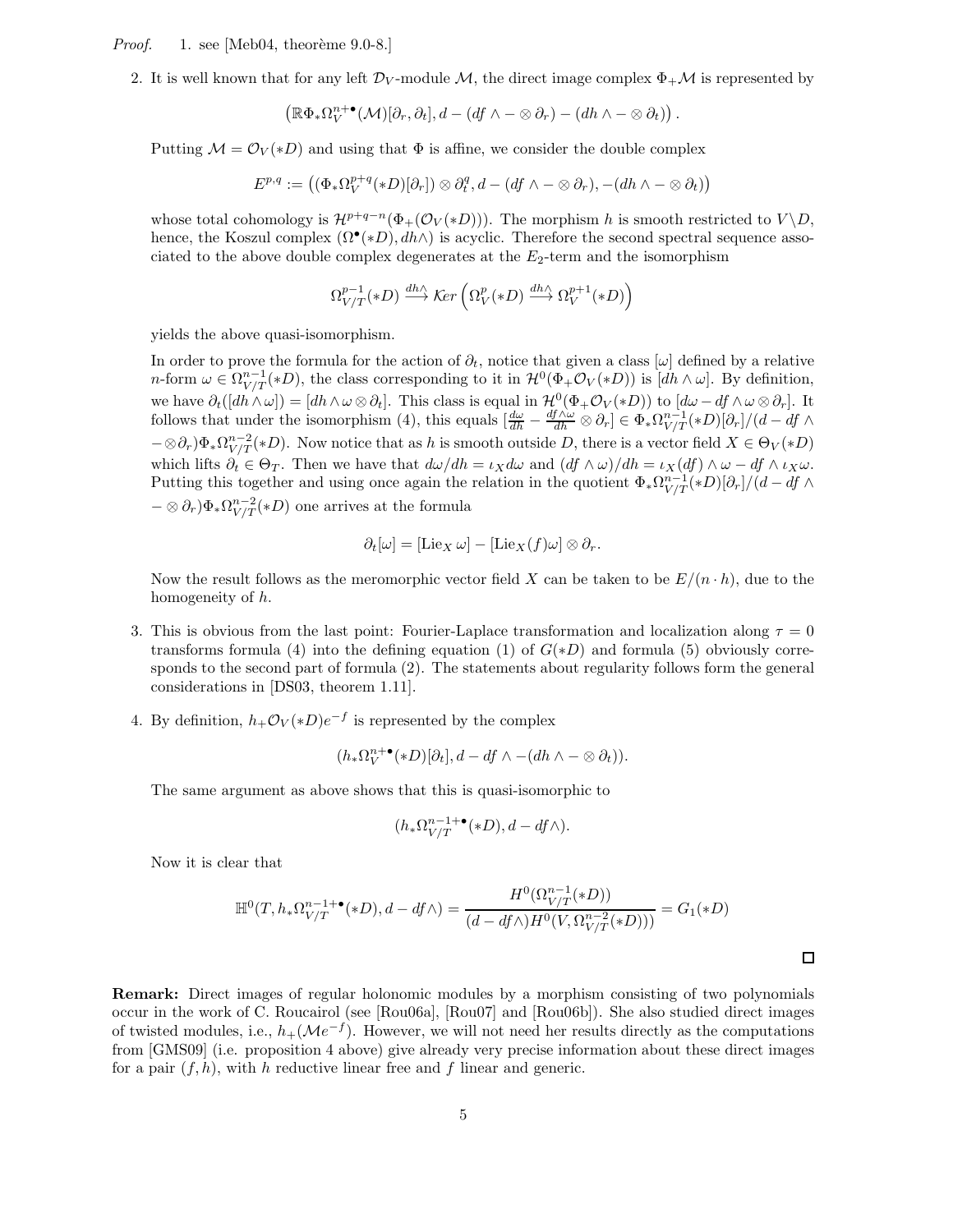### **3 Bernstein Polynomials**

We first give the definition of the Bernstein polynomial through the classical functional equation. Next we recall how this can be rephrased using the general theory of V-filtrations. This will be useful in proving the main result. Finally, we state and prove the relation between the roots of the Bernstein polynomial of a defining equation h for a linear free divisor and the residue eigenvalues of the family of Gauß-Manin-systems introduced in section 2.

The following classical statement is due to Bernstein (see, [Ber72]).

**Theorem 8.** Let  $h \in \mathcal{O}_V$  be any function, then there is a polynomial  $B \in \mathbb{C}[s]$  and a differential operator  $P(x_i, \partial_{x_i}, s) \in \mathcal{D}_V[s]$  *such that* 

$$
P(x_i, \partial_{x_i}, s)h^{s+1} = B(s)h^s
$$

*All polynomials*  $B(s) \in \mathbb{C}[s]$  *having this property form an ideal in*  $\mathbb{C}[s]$ *, and we denote by*  $b_h(s)$  *the unitary generator of this ideal.*  $b_h(s)$  *is called the Bernstein polynomial of h.* 

If h defines a linear free divisor, then the theory of pre-homogenous vector spaces shows that the functional equation defining  $b_h(s)$  is of a particular type.

**Theorem 9** ([SK77], [Gyo91], [GS08]). Let  $D = h^{-1}(0)$  be a reductive linear free divisor, then the *operator* P *appearing in Bernstein's functional equation is given by*  $P := h^*(\partial_{x_1}, \ldots, \partial_{x_n})$  *(remember that*  $h^*(y) = h(\overline{y})$ *, where*  $x_i$  *are the unitary coordinates and*  $y_i$  *are their duals). In particular, it is an element of*  $\mathbb{C}\langle \partial_{x_1}, \ldots, \partial_{x_n} \rangle$ . Moreover, the degree of  $b_h(s)$  is equal to n and the roots of  $b_h(s)$  are contained *in the open interval* (−2, 0) *and are symmetric around* −1*. In particular,* −1 *is the only integer root.*

The following classical reformulation of the definition of the Bernstein polynomial will be useful in the sequel.

Consider the ring  $\mathbb{C}[s, h^{-1}]$ , and denote by  $M[h^{-1}] := \mathbb{C}[s, h^{-1}]h^s$  the rank one  $\mathbb{C}[s, h^{-1}]$ -module generated by the symbol  $h^s$ . Define an action of  $\mathcal{D}_V$ , the ring of algebraic differential operators on V on  $M[h^{-1}]$  by putting  $\partial_{x_i}(g \cdot h^s) := \partial_{x_i}(g) \cdot h^s + g \cdot s \cdot h^{-1} \partial_{x_i}(h) h^s$ . This action extends naturally to an  $\mathcal{D}_V[s]$ -action. Let M the  $\mathcal{D}_V[s]$ -submodule of  $M[h^{-1}]$  generated by  $h^s$ . Define an action of t on  $M[h^{-1}]$ by putting  $t(g(s) \cdot h^s) := g(s+1) \cdot h \cdot h^{s+1}$ . Then  $b_h(s)$  is the minimal polynomial of the action of s on the quotient  $M/tM$ .

This definition can be rephrased once more using the theory of V-filtrations on D-modules. Without reviewing the details of the theory, we recall the following facts (see, e.g. [MM04, section 4])

**Definition-Lemma 10.** Let X be any smooth algebraic variety, and  $Y \subset X$  a smooth hypersurface *defined by an ideal sheaf*  $I \subset \mathcal{O}_X$ . We denote by  $t \in \mathcal{O}_X$  a local generator of  $I$ .

*1. Let*  $\mathcal{D}_X$  *be the sheaf of algebraic differential operators, then define* 

$$
V_k \mathcal{D}_X := \left\{ P \in \mathcal{D}_X \, | \, P(I^j) \subset I^{j-k} \right\}
$$

For any left  $\mathcal{D}_X$ -module M, a V-filtration on M is an increasing filtration  $U_\bullet \mathcal{M}$  compatible with  $V_{\bullet} \mathcal{D}_X$ .

- 2. A V-filtration  $U_{\bullet}M$  on a left  $\mathcal{D}_X$ -module M is good iff the Rees-module  $\oplus z^kU_kM$  is  $\mathcal{R}_V\mathcal{D}_X$ *coherent, where*  $\mathcal{R}_V \mathcal{D}_X := \bigoplus_k z^k V_k \mathcal{D}_X$ .
- *3. A good V-filtration* U•M *is said to have a Bernstein polynomial iff there is a non-zero polynomial*  $b(s) \in \mathbb{C}[s]$  *such that for all*  $k \in \mathbb{Z}$ *, we have*  $b(-\partial_t t + k)U_k \mathcal{M} \subset U_{k-1} \mathcal{M}$ *.*
- 4. A coherent  $D_X$ -module M is called specializable iff locally there exists a good V-filtration  $U_{\bullet}$ M *having a Bernstein polynomial. Equivalently, for any local section* m ∈ M *there is a non-zero polynomial*  $b_m(s)$  *(the Bernstein polynomial of* m*)* such that  $b_m(-\partial_t t)$  m ∈  $V_{-1}D_X \cdot m$ .
- 5. A holonomic  $\mathcal{D}_X$ -module is specializable along any smooth hypersurface Y.

The following evident corollary gives an example of a V-filtration that will be used later.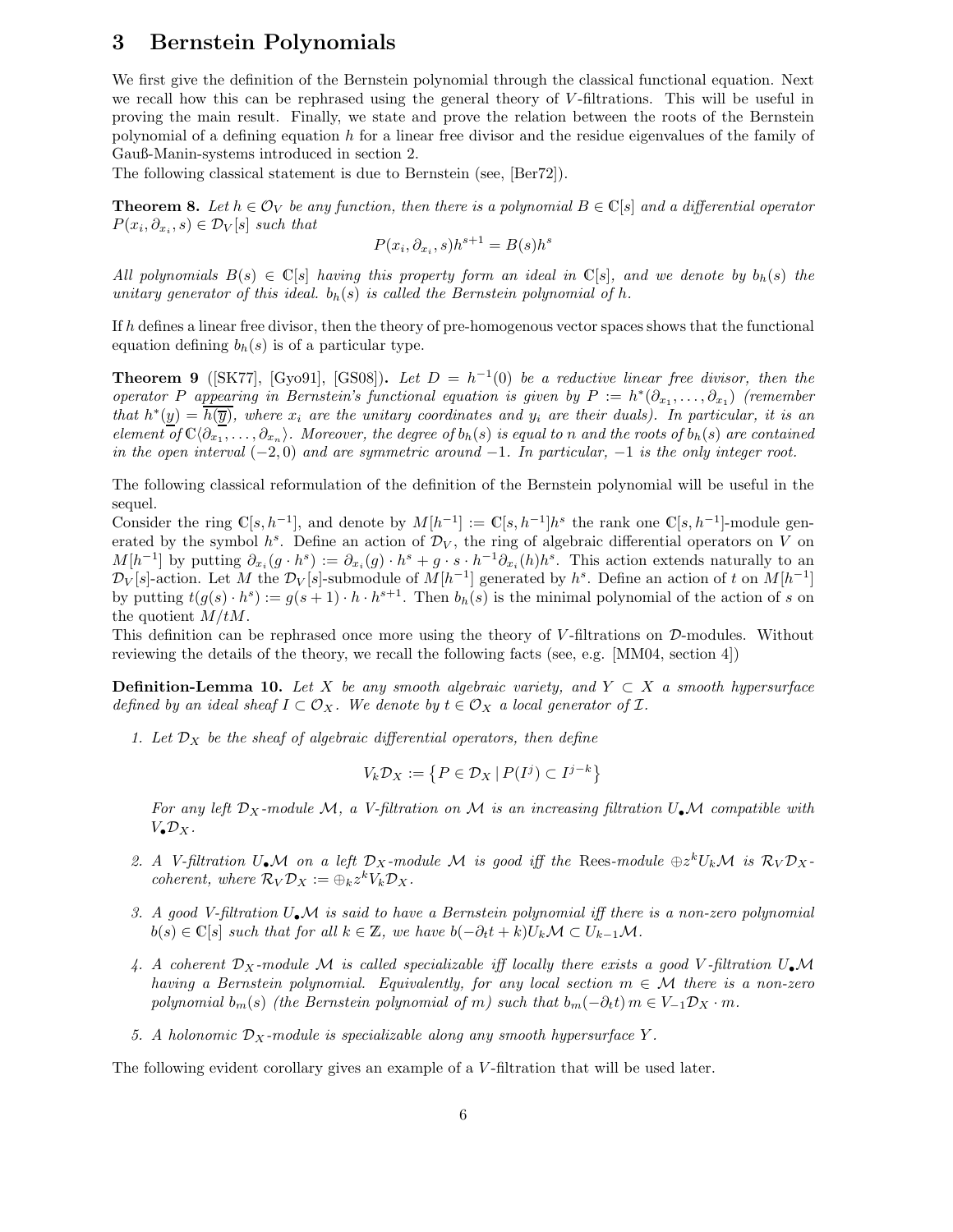**Corollary 11.** *Consider the left*  $\mathbb{C}[t]\langle \partial_t \rangle$ -module  $G_1(*D)$  *from above. Then* 

$$
U_k G_1(*D) := V_k \mathbb{C}[t] \langle \partial_t \rangle \cdot G_1(\log D)
$$

*defines a good V-filtration on*  $G_1(*D)$ *, whose Bernstein polynomial is exactly*  $b_{G_1(\log D)}(s)$ *. Moreover, we have*

$$
U_0G_1(*D) = G_1(\log D) = V_0\mathbb{C}[t]\langle \partial_t \rangle \cdot \omega_1.
$$

We will also use V-filtrations for  $\mathcal{D}_{T \times V}$ -modules. The following result is well known, see, e.g., [Mal75], [MM04, lemme 4.4-1].

- **Lemma 12.** *1. Let*  $h \in \mathcal{O}_V$  *an arbitrary function, seen as a morphism*  $h: V \to T$ *. Denote by*  $i_h: V \hookrightarrow T \times V$  *the graph embedding, with image*  $\Gamma_h$ *. Put*  $\mathcal{N} := (i_h)_+ \mathcal{O}_V$ *, then*  $\mathcal{N} \cong \mathcal{O}_V[\partial_t] \cong$  $\mathcal{O}_{T\times V}(*\Gamma_h)/\mathcal{O}_{T\times V}\cong \mathcal{D}_{T\times V}\delta(t-h)$ . A good V-filtration with respect to the hypersurface  $\{0\}\times V$ *on* N is defined by putting, for all  $k \in \mathbb{Z}$ ,  $U_k \mathcal{N} := V_k \mathcal{D}_{T \times V} \delta(t - h)$ . This V *-filtration admits a Bernstein polynomial (namely, a Bernstein polynomial for the section*  $\delta(t - h)$ *), which is exactly the polynomial*  $b_h(s)$ *. We denote, as in [Mal75], by* M *the*  $V_0D_{T\times V}$ *-module*  $U_0N$ *.* 
	- 2. The direct image  $(i_h)_{+}\mathcal{O}_V(*D)$  is the localization of both N and M along  $t = 0$ , and is thus denoted *by* M[t<sup>−</sup>1]*. As* N *has no* t*-torsion, we have an exact sequence*

$$
0 \longrightarrow \mathcal{N} \longrightarrow \mathcal{M}[t^{-1}] \longrightarrow C \longrightarrow 0.
$$

*where* C *is a*  $\mathcal{D}_{T \times V}$ *-module. A Bernstein polynomial for a local section*  $m \in \mathcal{N}$  *is also a Bernstein polynomial for*  $m$ *, seen as a local section in*  $\mathcal{M}[t^{-1}]$ *.* 

We can now state and prove the main result of this paper.

**Theorem 13.** Let  $D = h^{-1}(0)$  be reductive linear free divisor and  $f \in V^*$  be generic. Consider the family *of Gauß-Manin systems*  $G(*D)$ *, the logarithmic extension*  $G(\log D)$  *and the restrictions*  $G_1(\log D) \subset$  $G_1(*D)$  *from above. Then we have that*  $b_h(s) = b_{G_1(\log D)}(s+1)$  *(recall that*  $b_{G_1(\log D)}(s)$  *is the spectral polynomial of*  $G_1(\log D)$ .

In order to prove this result, we start with a preliminary lemma.

**Lemma 14.** *Let*  $\mathcal{M}[t^{-1}] := (i_h) + \mathcal{O}_V(*D)$  *as above. Consider the twisted module*  $(i_h) + \mathcal{O}_V(*D)e^{-f}$ .<br>Then the existen  $\delta(t-h)e^{-f} \in (i_h)$   $\mathcal{O}_V(*D)e^{-f}$  admits b (c) as a Bernatein polynomial with associated *Then the section*  $\delta(t-h)e^{-f} \in (i_h)_+\mathcal{O}_V(*D)e^{-f}$  *admits*  $b_h(s)$  *as a Bernstein polynomial, with associated functional equation*

$$
(t \cdot h^*(\partial_{x_i} + a_i) - b_h(-\partial_t t)) \delta(t - h)e^{-f} = 0,
$$
\n
$$
(6)
$$

where  $f = \sum_{i=1}^{n} a_i x_i$ .

*Proof.* By lemma 12,  $b_h(s)$  is the minimal polynomial of  $-\partial_t t$  on  $\frac{\mathcal{D}_V[t\partial_t]\delta(t-h)}{\mathcal{D}_V[t\partial_t]\delta(t-h)}$ . In particular, by theorem 0, the functional countion 9, the functional equation

$$
(t \cdot h^*(\partial_{x_i}) - b_h(-\partial_t t)) \, \delta(t - h) = 0
$$

holds in  $(i_h)_{+}\mathcal{O}_V(*D)$ . Then it follows directly from the definition of the twisted module  $\mathcal{O}_V(*D)e^{-f}$ that the functional equation (6) from above holds in  $(i_h)_+\mathcal{O}_V(*D)e^{-f}$ . Now suppose that there is another equation

$$
\left(t \cdot \widetilde{P}(x_i, \partial_{x_i}, -\partial_t t) - \widetilde{B}(-\partial_t t)\right) \delta(t-h)e^{-f} = 0,
$$

where  $\widetilde{P} \in \mathcal{D}_V[s]$  and  $\widetilde{B}(s) \in \mathbb{C}[s]$  with  $\deg(\widetilde{B}) < \deg(b_h)$ . Then we obtain the equation

$$
\left(t \cdot \widetilde{P}(x_i, \partial_{x_i} - a_i, -\partial_t t) - \widetilde{B}(-\partial_t t)\right) \delta(t - h) = 0
$$

in  $(i_h)_+ \mathcal{O}_V(*D)$ , which contradicts the minimality of  $b_h(s)$ .

 $\Box$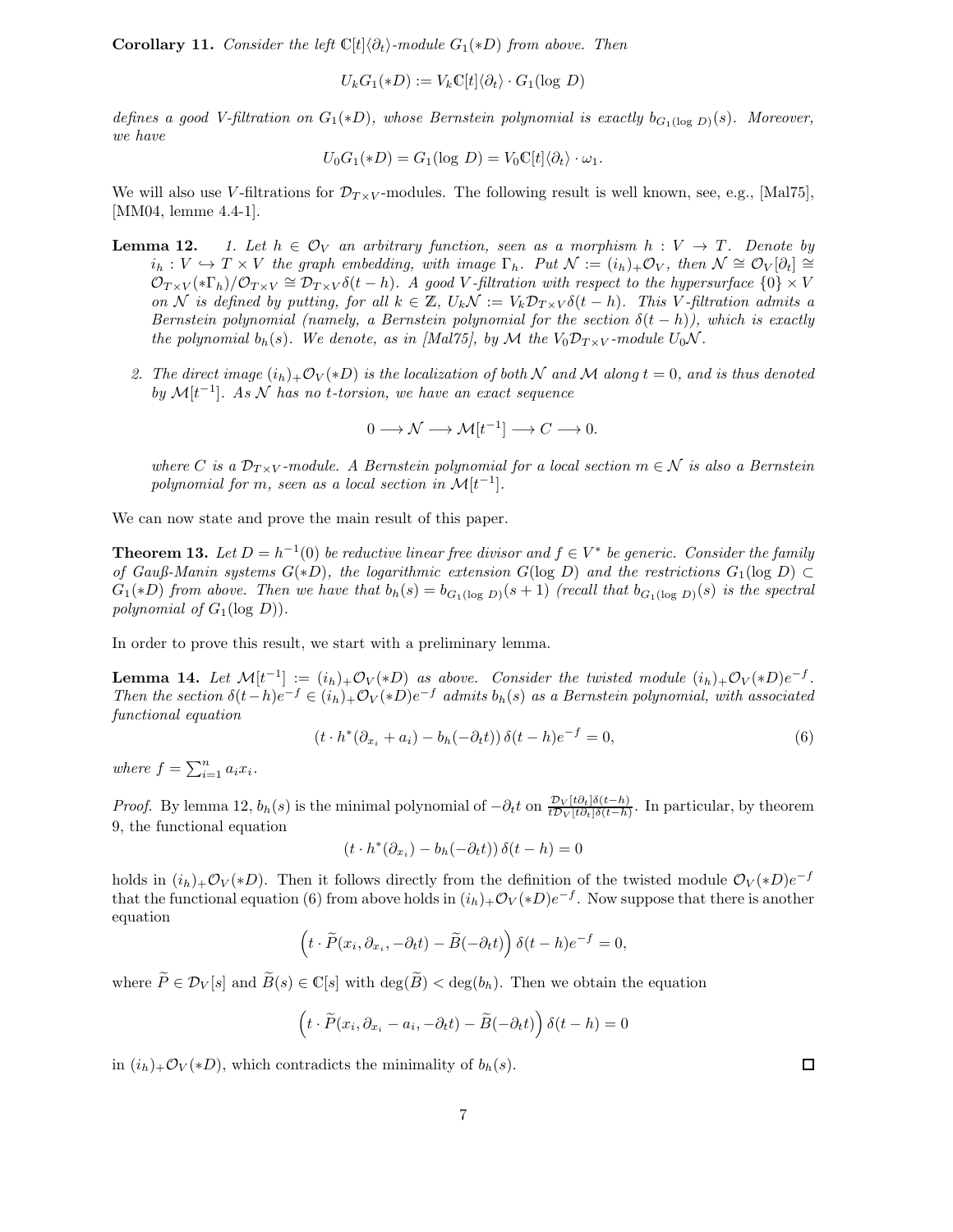*Proof of the theorem.* We consider, as in the last lemma, the  $\mathcal{D}_{T\times V}$ -module

$$
(i_h)_+ \mathcal{O}_V(*D)e^{-f} \cong (i_h)_* \mathcal{O}_V(*D)e^{-f}[\partial_t]
$$

and the  $\mathcal{D}_V[t\partial_t]$ -submodule generated (over  $\mathcal{D}_V[t\partial_t]$ ) by  $\delta(t-h)e^{-f}$ . The direct image  $h_+(\mathcal{O}_V(*D)e^{-f})$ is obtained in the standard way from  $(i_h)_{+}\mathcal{O}_V(*D)e^{-f}$  as the relative de Rham complex of the projection  $p_1: T \times V \to T$ . In other words, we have

$$
\mathcal{H}^i(h_+(\mathcal{O}_V(*D)e^{-f})) = \mathcal{H}^i((p_1)_* \, DR_{T \times V/T}^{n+\bullet}((i_h)_*\mathcal{O}_V(*D)e^{-f}[\partial_t]))
$$

Considering  $(i_h)_+ \mathcal{O}_V(*D)e^{-f}$  as a  $\mathcal{D}_V$ -module only, we thus have

$$
\mathcal{H}^i(h_+(\mathcal{O}_V(*D)e^{-f})) = h_*\mathcal{H}^i(DR_V^{n+\bullet}\mathcal{O}_V(*D)e^{-f}[\partial_t]).
$$

Now it is well known (see, e.g., [Mal75, proposition 2.1] or [Bjö93, proposition  $(2.2.10)$ ], that for any left  $\mathcal{D}_V$ -module  $\mathcal{L}$ , the de Rham complex  $DR_V^{\bullet}(\mathcal{L})$  represents the (shifted) derived tensor product  $\Omega_V^n$  $\stackrel{\mathbb{L}}{\otimes}_{\mathcal{D}_V}$  $\mathcal{L}[-n]$ , in particular, we have

$$
\mathcal{H}^n(DR_V^{\bullet}(\mathcal{L})) \cong \Omega_V^n \otimes_{\mathcal{D}_V} \mathcal{L}.
$$

It follows that

$$
\mathcal{H}^0(h_+(\mathcal{O}_V(*D)e^{-f})) \cong h_*\left(\Omega_V^n \otimes_{\mathcal{D}_V} (\mathcal{O}_V(*D)e^{-f}[\partial_t])\right). \tag{7}
$$

so that, taking global sections and considering again the isomorphism from lemma 7, 4., we obtain

$$
H^{0}(V, \Omega_{V}^{n} \otimes_{\mathcal{D}_{V}} (\mathcal{O}_{V}(*D)e^{-f}[\partial_{t}])) \cong G_{1}(*D)
$$

Notice that the section vol ⊗ $\delta(t-h)e^{-f}$  is mapped to the section  $\omega_1/n = \text{vol}/dh$  under this isomorphism. From the equation  $(t \cdot h^*(\partial_{x_i} + a_i) - b_h(-\partial_t t)) \delta(t-h)e^{-f} = 0$  in  $\mathcal{O}_V(*D)e^{-f}[\partial_t]$  (equation (6)) we deduce that the element vol  $\otimes (t \cdot h^*(\partial_{x_i} + a_i) - b_h(-\partial_t t)) \, \delta(t-h) e^{-f}$  is zero in  $h_*(\Omega_V^n \otimes_{\mathcal{D}_V} (\mathcal{O}_V(*D)e^{-f}[\partial_t]))$ . Hence

$$
t \cdot (h^*(\partial_{x_i} + a_i)(\text{vol})) \otimes \delta(t - h)e^{-f} = b_h(-\partial_t t)(\text{vol}\otimes \delta(t - h)e^{-f})
$$

holds in  $h_* \left( \Omega_V^n \otimes_{\mathcal{D}_V} (\mathcal{O}_V(*D)e^{-f}[\partial_t]) \right)$ , where the operator  $h^*(\partial_{x_i} + a_i)$  acts on vol by the right  $\mathcal{D}_V$ action on  $\Omega_V^n$ . Now develop the polynomial  $h^*(y_i + a_i)$  as  $h^*(y_i + a_i) = \sum_{1 \leq |I| \leq n} a_I y^I + h^*(a_i)$ , then

$$
h^*(\partial_{x_i} + a_i) = \sum_{1 \leq |I| \leq n} a_I \partial_{x_1}^{i_1} \dots \partial_{x_n}^{i_n} + h^*(a_i)
$$

and the action  $h^*(\partial_{x_i} + a_i)(\text{vol})$  is given by

$$
\sum_{1 \leq |I| \leq n} a_I \left( \underbrace{\text{Lie}_{\partial_{x_1}} \cdots \text{Lie}_{\partial_{x_1}}}_{i_1} \cdots \underbrace{\text{Lie}_{\partial_{x_n}} \cdots \text{Lie}_{\partial_{x_n}}}_{i_n} \right) (\text{vol}) + h^*(a_i) \cdot \text{vol}
$$

But obviously Lie<sub> $\partial_x$ </sub> vol = 0 for any  $i \in \{1,\ldots,n\}$ , so that finally we see that the section vol ⊗ $\delta(t-h)e^{-f}$ of  $h_* \left( \Omega_V^n \otimes_{\mathcal{D}_V} (\mathcal{O}_V(*D)e^{-f}[\partial_t] ) \right)$  is annihilated by  $h^*(a_i) \cdot t - b_h(-\partial_t t)$ . It follows that  $b_h(-\partial_t t)$  sends  $U_0G(*D) = V_0\mathbb{C}[t]\langle \partial_t \rangle \omega_1$  into  $U_{-1}G(*D)$ , hence, we have  $b_{G_1(\log D)}(s+1)|b_h(s)$ . Now the theorem follows as both  $b_h$  and  $b_{G_1(\log D)}$  are of degree n. as both  $b_h$  and  $b_{G_1(\log D)}$  are of degree n.

## **4 Consequences and Examples**

**Definition 15.** Let D be a reductive linear free divisor with defining equation  $h \in \mathcal{O}_V$  and  $f \in V^*$  a *generic linear form. Consider, as in the last section, the logarithmic extension*  $G_0(\log D)$  *of the family of Brieskorn lattices* <sup>G</sup>0(∗D) *attached to* (f, h)*. We define the* logarithmic Brieskorn lattice *of* <sup>h</sup> *to be the restriction*  $G_0(h) := i^*(G_0(\log D), \nabla)$ *, where*  $i : \mathbb{C} \times \{0\} \hookrightarrow \mathbb{C} \times T$ *.* 

Notice that it follows from lemma 6 that  $G_0(h)$  is independent of the choice of f in  $V^* \backslash D^*$ , so that it makes sense to speak about *the* logarithmic Brieskorn lattice of h.

The next result, which is an easy consequence of theorem 13, can be considered as a variant of the corresponding classical statement of Malgrange ([Mal75]) for the isolated singularity case.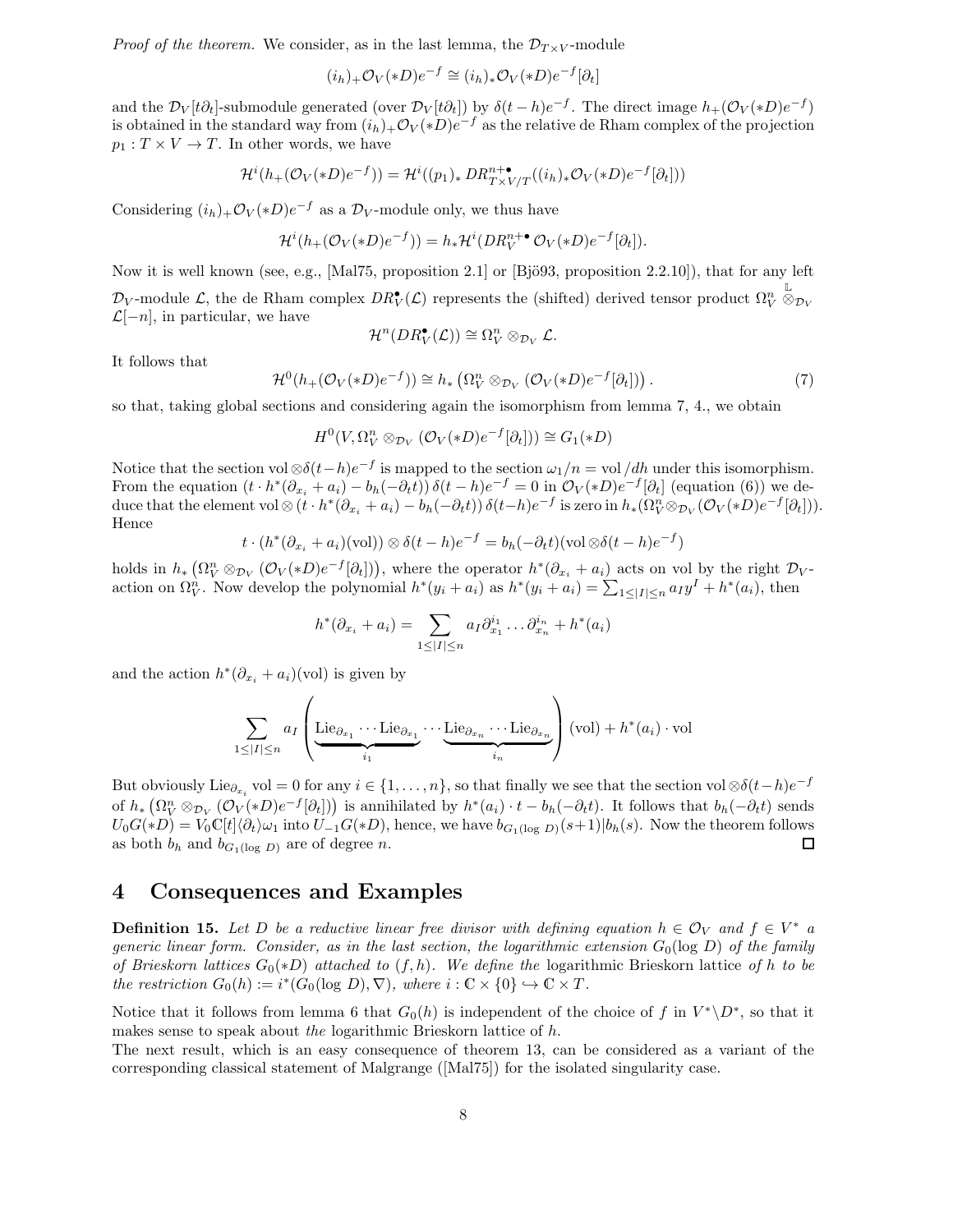**Theorem 16.** Let  $(G_0(h), \nabla)$  be the logarithmic Brieskorn lattice of a reductive linear free divisor D. *Then*  $\nabla$  *is regular singular at*  $\theta = 0$ *. Consider the saturation*  $\tilde{G}_0(h) := \sum_{k \geq 0} (\nabla_{\theta \partial_{\theta}})^k G_0(h)$ *, which has a*<br>logarithmic pole at  $\theta = 0$ , Let  $h_{\infty}$  (s) be the minimal polynomial of the residue end **Theorem 16.** Let  $(G_0(h), \nabla)$  be the logarithmic Brieskorn lattice of a reductive linear free divisor D.<br>
Then  $\nabla$  is regular singular at  $\theta = 0$ . Consider the saturation  $\tilde{G}_0(h) := \sum_{k \geq 0} (\nabla_{\theta \partial_{\theta}})^k G_0(h)$ , whi *Then*  $\nabla$  *is regular s*<br>*logarithmic pole at*<br>*on*  $\tilde{G}_0(h)$ *. Then*  $b_{\tilde{G}}$  $b_{0}(h)(n(s+1)) = b_{h}(s).$ 

*Proof.* The regularity follows easily from the particular form of the connection matrix (3). Namely,  $G_0(h)$ is the Fourier-Laplace transformation of a regular  $\mathbb{C}[r]\langle\partial_r\rangle$ -module, hence, its regularity is equivalent to the nilpotency of the polar part of the connection matrix, which is obviously the case here, by putting  $t = 0$  in  $A_0$ . Now the saturation of  $G_0(h)$  is easy to calculate: We put  $\tilde{\omega}_i := \theta^{1-i}\omega_i$ , then  $G(\log D) = \mathbb{R}^n$ ,  $G(a-1+i\tilde{\omega}_i)$  but  $G(\log D) \subset \mathbb{R}^n$ ,  $G(a+i\tilde{\omega}_i)$  is evident that  $\tilde{G}(h) = \mathbb{R}^n$ ,  $G(a)\$  $G(\log D) = \bigoplus_{i=1}^n \mathbb{C}[\theta, \theta^{-1}, t] \widetilde{\omega}_i$ , but  $G_0(\log D) \subsetneq \bigoplus_{i=1}^n \mathbb{C}[\theta, t] \widetilde{\omega}_i$ . It is evident that  $\widetilde{G}_0(h) = \bigoplus_{i=1}^n \mathbb{C}[\theta] \widetilde{\omega}_i$ , is noticed that  $\widetilde{G}_0(h) = \bigoplus_{i=1}^n \mathbb{C}[\theta] \widetilde{\omega}_i$ . in particular, this module is invariant under  $\theta \nabla_{\theta}$ , i.e., logarithmic at  $\theta = 0$ . We have  $(\theta \partial_{\theta})\tilde{\underline{\omega}} = \tilde{\underline{\omega}} \cdot (\tilde{A}_0 + \tilde{A}_0)$ diag( $\{1-i+\nu_i\}_{i=1,\dots,n}$ ), where  $A_0 := (A_0)_{|t=0}$ . We see by theorem 13 that the residue eigenvalues of  $\nabla_\theta$ at  $\theta = 0$  are the roots of the Bernstein polynomial of h after dividing by n and shift by  $-1$ , and moreover that the residue endomorphism is regular (i.e., its minimal and characteristic polynomial coincide), as it has a cyclic generator. This proves the theorem.  $\Box$ 

**Remark:** One may ask what the meaning of the rescaling by n occurring in  $b_{\tilde{G}_0(h)}(n(s + 1))$  is. The same lind of twist agency in [CMS00, proposition 4  $\tilde{E}(v)$ ] where it is performed on the base i.e. where same kind of twist occurs in [GMS09, proposition 4.5i(v)], where it is performed on the base, i.e., where the pull-back  $u^*(G(*D))$  with  $u: \mathbb{C}^2 \to \mathbb{C} \times T$ ,  $(\theta, t') \mapsto (\theta, (t')^n)$  is considered, and where it is shown that after this pull-back, the resulting bundle has the "rescaling property", i.e., that it is invariant under  $\nabla_{\theta\partial_{\theta}-t'\partial_{t'}}$ .

The following easy consequence is a somewhat reverse argumentation compared to Malgrange's result, where the rationality of the roots of the Bernstein polynomial was deduced from the (known) quasiunipotency of the monodromy acting on the cohomology of the Milnor fibre of an isolated hypersurface singularity. In our case, the rationality of the roots of  $b<sub>h</sub>(s)$  is known, but we deduce information on the (a priori unknown) monodromy of the logarithmic Brieskorn lattice  $G_0(h)$ . Moreover, we can use the results of [GS08] to obtain a symmetry property of the spectrum at infinity of the logarithmic Brieskorn lattice, which was conjectured in [GMS09, corollary 5.6].

**Corollary 17.** *The monodromy of the logarithmic Brieskorn lattice, i.e. of the local system associated to*  $G_0(h)[\theta^{-1}] := G_0(h) \otimes_{\mathbb{C}[\theta]} \mathbb{C}[\theta, \theta^{-1}]$  *is quasi-unipotent. Moreover, let*  $\alpha_1, \ldots, \alpha_n$  *be the spectral numbers*  $of G_0(h)$  *at infinity (i.e., the numbers*  $\nu_i$  *from proposition 4), written as a non-decreasing sequence. Then*  $\alpha_i + \alpha_{n+1-i} = n-1.$ 

*Proof.* The eigenvalues of this monodromy are simply the exponentials of either the numbers  $\nu_i$  or  $\nu'_i := i - 1 - \nu_i$  from proposition 4 (or any other integer shift of them). The numbers  $\nu'_i$  are the roots of the Bernstein polynomial of  $h$  shifted by one, as shown in theorem 13. These are known to be rational by [Kas77]. Similarly, if we denote the roots of  $b_h$  by  $\alpha'_1, \ldots, \alpha'_n$ , with  $\alpha'_i \leq \alpha'_j$  if  $i \leq j$ , then we know from [CS08, theorem 2.5.] that  $\alpha'_i + \alpha'_j = 2$ . From theorem 1.3 and proposition 4 we deduce that from [GS08, theorem 2.5.] that  $\alpha'_i + \alpha'_{n+1-i} = -2$ . From theorem 13 and proposition 4 we deduce that  $\alpha_j = (j-1) - \alpha'_j - 1$  for any  $j \in \{1, ..., n\}$ , hence,  $\alpha_i + \alpha_{n+1-i} = ((i-1) - \alpha'_i - 1) + ((n+1-i) - 1 - \alpha'_i - 1)$  $\alpha'_{n+1-i} - 1 = n - 1.$  $\Box$ 

We outline another consequence of the theorem 13. Its interest is motivated by comparing the situation considered here with the one where  $f$  is still a generic linear form, but  $h$  is supposed to by an arbitrary monomial  $h = \prod x_i^{w_i}$ , i.e., non-reduced. The corresponding Gauß-Manin-systems resp. Brieskorn lattices have been studied in [DS04], [Dou08] and [DM09]. It is known that they are closely related to the *Mirror symmetry* phenomenon, i.e., one constructs a Frobenius structure on the semi-universal unfolding of  $f_{h^{-1}(t)}, t \neq 0$  which is known to be isomorphic to the orbifold quantum cohomology of the weighted projective spaces. For a linear free divisor  $D$ , a similar construction of a Frobenius manifold has been carried out in [GMS09]. Although these are not a priori mirrors of some variety or orbifold, the following corollary shows an interesting similarity with the case  $h = \prod x_i^{w_i}$ .

**Corollary 18.** *The spectrum at*  $\theta = \infty$  *of both*  $(G_0(h), \nabla)$  *and*  $(G(*D), \nabla)$  *contains a (non-trivial) block of integer numbers*  $k, k + 1, ..., n - 1 - k$  *for some*  $k \in \{0, ..., n - 1\}$ *.*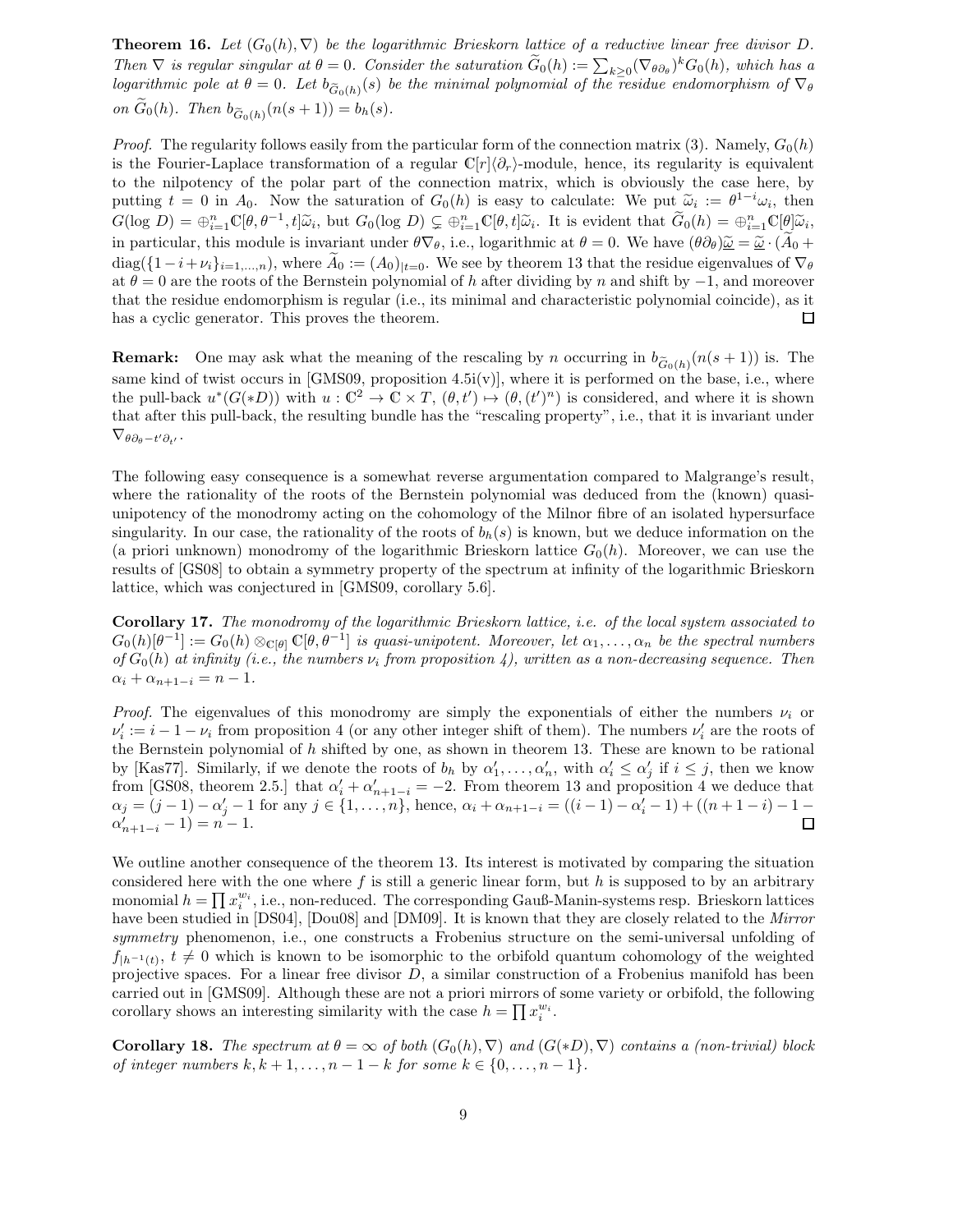*Proof.* For the spectrum of  $(G_0(h), \nabla)$ , this is obvious as this block corresponds to the root –1 of the Bernstein polynomial  $b_h(s)$ . For the spectrum of  $(G(*D), \nabla)$ , one shows the same statement by analyzing the construction of a good basis of  $G(*D)$  from a good basis of  $G_0(h)$  using algorithm 2 of [GMS09, lemma 4.11]. lemma 4.11].

Notice that for the normal crossing case, the integer  $k$  from above is equal to zero, i.e., the block mentioned above is the whole spectrum. This is not true in general, hence, the Frobenius structures constructed in [GMS09] are not, a priori, mirrors of quantum cohomology algebras of orbifolds, as zero is not, in general, an element of the spectrum. Still the analogy with the orbifold quantum cohomology, i.e., the fact that there is a block of increasing integer spectral numbers corresponding to the "untwisted sector" (see, e.g., [Iri09, section 2.1.]) is rather intriguing.

**Examples of Bernstein polynomials:** We use the main result and the computations of spectral numbers in [GMS09] to obtain the roots of the Bernstein polynomials for the following reductive linear free divisors. The definitions of the two last discriminants can be found in [GMNS09], example in 1.4(2) (this one is also called "bracelet") and [SK77], proposition 11, respectively.

| linear free divisor                                                                                                      | Bernstein polynomial of h                                                                                                                       |
|--------------------------------------------------------------------------------------------------------------------------|-------------------------------------------------------------------------------------------------------------------------------------------------|
| $A_n$ - quiver                                                                                                           | $(s+1)^n$                                                                                                                                       |
| $D_m$ - quiver                                                                                                           | $(s+\frac{4}{3})^{m-3} \cdot (s+1)^{2m-4} \cdot (s+\frac{2}{3})^{m-3}$                                                                          |
| $E_6$ - quiver                                                                                                           | $(s+\frac{7}{5})\cdot (s+\frac{4}{3})^4\cdot (s+\frac{6}{5})\cdot (s+1)^{10}\cdot (s+\frac{4}{5})\cdot (s+\frac{2}{3})^4\cdot (s+\frac{3}{5})$  |
| $\star_m$ - quiver                                                                                                       | $\prod_{l=0}^{m-3} \left(s+\frac{2(m-1)-l}{m}\right)^{l+1} \cdot (s+1)^{2(m-1)} \cdot \prod_{l=0}^{m-3} \left(s+\frac{m-1-l}{m}\right)^{m-l-2}$ |
| discriminant in $S^3((\mathbb{C}^2)^*)$                                                                                  | $(s+\frac{7}{6}) \cdot (s+1)^2 \cdot (s+\frac{5}{6})$                                                                                           |
| discriminant of<br>$Sl(3,\mathbb{C})\times Gl(2,\mathbb{C})$ action<br>on $Sym(3, \mathbb{C}) \times Sym(3, \mathbb{C})$ | $(s+\frac{5}{4})^2 \cdot (s+\frac{7}{6})^2 \cdot (s+1)^4 \cdot (s+\frac{5}{6})^2 \cdot (s+\frac{3}{4})^2$                                       |

Table 1: Bernstein polynomials for some examples of linear free divisors

Notice that the examples  $E_6$  and the last two discriminants are obtained by direct calculations in Singular ([GPS09]). On the other hand, the closed formulas for the star quiver and the D-series follows from rather involved combinatorial arguments, the details of which will appear in [GS]. The Bernstein polynomials for  $D_4$  (which is equal to  $\star_3$ ) and the bracelet are also calculated in [GS08]. The one for  $A_n$  is of course completely obvious and well known. It would be of interest to complete these calculations by the Bernstein polynomials of quiver representations for the highest roots of the Dynkin quivers  $E_7$  and  $E_8$ , however, this seems to be out of reach of computer algebra for the moment (remember from [BM06] that the linear free divisors associated to these roots for  $E_7$  resp.  $E_8$  are of degree 46 resp. 118).

Let us finish this note with a remark and a conjecture exploiting further the analogy with the case of an isolated hypersurface singularity. We have seen that the theorem of Malgrange can be adapted for reductive linear free divisors using the logarithmic Brieskorn lattice from above. The regularity of  $(G_0(h), \nabla)$  at  $\theta = 0$  suggest to study the spectrum in the classical sense of Varchenko (i.e., at  $\theta = 0$ ) of this lattice. We recall the definition and calculate two examples, in order to show that this spectrum contains additional information not present in roots of the Bernstein polynomial, similarly to the case of isolated singularities.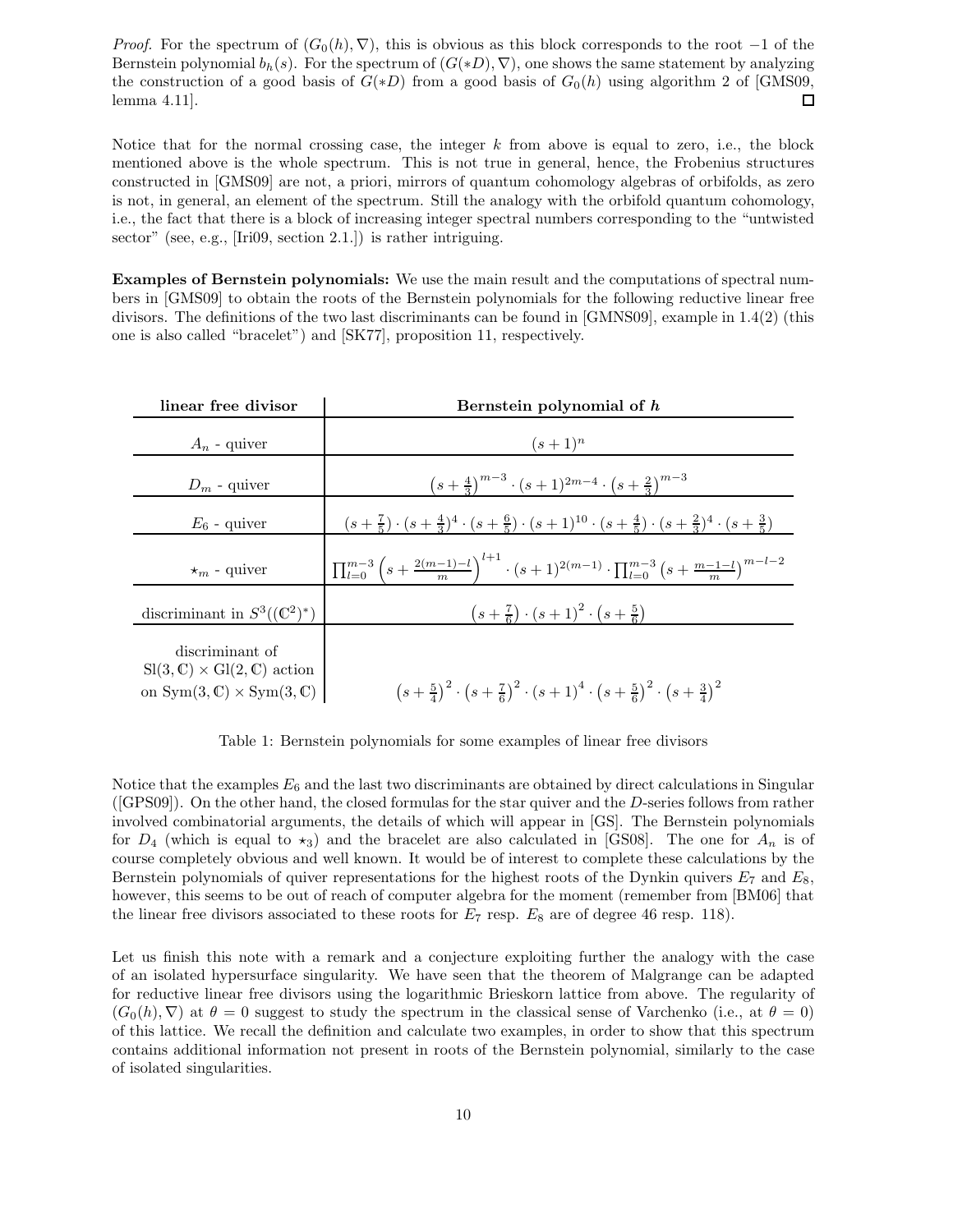**Definition 19.** Let  $(\mathbb{E}, \nabla)$  be a vector bundle on  $\mathbb{C} = \text{Spec } \mathbb{C}[\theta]$  equipped with a connection with a pole *at zero of order two at most, which is regular singular. The localization*  $\mathbb{M} := E \otimes_{\mathbb{C}[\theta]} \mathbb{C}[\theta, \theta^{-1}]$  *has the structure of a holonomic*  $\mathbb{C}[\theta]\langle\partial_{\theta}\rangle$ -module with a regular singularity at  $\theta = 0$ . We suppose that the *monodromy of its de Rham complex is quasi-unipotent. Denote by*  $V^{\bullet}$ M *the canonical V-filtration on* M  $a t \theta = 0$ , indexed by Q. As this is a filtration by free  $\mathbb{C}[\theta]$ -modules (and not by free  $\mathbb{C}[\theta^{-1}]$ -modules as *the* V-filtration at  $\theta = \infty$ , we write it as a decreasing filtration. Define the spectrum of  $(E, \nabla)$  to be

$$
\mathrm{Sp}_{\theta=0}(E,\nabla):=\sum_{\alpha\in\mathbb{Q}}\frac{V^{\alpha}\mathbb{M}\cap\mathbb{E}}{V^{\alpha}\mathbb{M}\cap\theta\mathbb{E}+V^{>\alpha}\mathbb{M}\cap\mathbb{E}}\alpha\in\mathbb{Z}[\mathbb{Q}]
$$

*where*  $V^{>\alpha} \mathbb{M} := \bigcup_{\beta > \alpha} V^{\alpha} \mathbb{M}$ .

As an example, we consider the case of the normal crossing divisor  $D = \{h^{A_n} = \prod_{i=1}^n x_i = 0\}$ , which is<br>the discriminant in the representation space of the quiver  $A$ . It was stated in [GMS00] (but essentially the discriminant in the representation space of the quiver  $A_n$ . It was stated in [GMS09] (but essentially well known before, due to the relation of this example to the quantum cohomology of the projective space  $\mathbb{P}^{n-1}$ ) that we have  $G_0(h^{A_n}) := \bigoplus_{i=1}^n \mathcal{O}_{\mathbb{C} \times \{0\}} \omega_i$ , and

$$
\nabla(\underline{\omega}) = \underline{\omega} \cdot \left[ \frac{\widetilde{A}_0}{\theta} + \text{diag}(0, 1, \dots, n-1) \right] \frac{d\theta}{\theta},
$$

 $\tilde{A}_0 := (A_0)_{t=0}$ . On the other hand, we take up the example of the star quiver with three exterior vertices studied in [GMS09, example 2.3(i)]. Notice that this is exactly the quiver  $D_4$ . Here  $D \subset V = \mathbb{C}^6$ , and  $h^{*3} = h_1^{*3} \cdot h_2^{*3} \cdot h_3^{*3}$ , where

$$
h_1^{\star_3} = \begin{vmatrix} a & b \\ d & e \end{vmatrix} ; h_2^{\star_3} = \begin{vmatrix} a & c \\ d & f \end{vmatrix} ; h_3^{\star_3} = \begin{vmatrix} b & c \\ e & f \end{vmatrix}.
$$

Following the various algorithms of loc.cit used to obtain good basis, we have that  $G_0(h^{*s}) := \bigoplus_{i=1}^6 \mathcal{O}_{\mathbb{C} \times \{0\}} \omega_i$ , and

$$
\nabla(\underline{\omega}) = \underline{\omega} \cdot \left[ \frac{A_0}{\theta} + \text{diag}(2, 1, 2, 3, 4, 3) \right] \frac{d\theta}{\theta}
$$

Notice that this is the basis called  $\omega^{(2)}$  in loc.cit.

**Proposition 20.** *1. The spectrum at*  $\theta = 0$  *for*  $h^{A_n}$  *is* 

$$
Sp_{\theta=0}(G_0(h^{A_n}), \nabla) = (0, 1, \dots, n-1) \in \mathbb{Z}[Q],
$$

*hence, it is equal to the spectrum at*  $\theta = \infty$  *of both*  $(G_0(h), \nabla)$  *and*  $(G(*D), \nabla)$  *(so that in this case we do not get more information from the spectrum at*  $\theta = 0$  *than those contained in the roots of*  $b_h(s)$ .

2. The spectrum at  $\theta = 0$  for  $h^*$ <sup>3</sup> is given by

$$
Sp_{\theta=0}(G_0(h^{\star_3}), \nabla) = (-2, 1, 2, 3, 4, 7) \in \mathbb{Z}[\mathbb{Q}],
$$

*hence, different from*  $Sp_{\theta=0}(G_0(h), \nabla)$  *and not directly related to*  $b_h(s) = (s + \frac{4}{3})(s + 1)^4(s + \frac{2}{3})$ *.* 

*Proof.* 1. One can calculate directly that  $G_0(h^{A_n})$  can be generated by elementary sections, which implies that  $Sp_{\theta=0}(G_0(h^{A_n}), \nabla)$  is equal to the spectrum at  $\theta = \infty$ , i.e.,  $Sp_{\theta=0}(G_0(h^{A_n}), \nabla)$  $(0, 1, \ldots, n-1)$ . However, this can also be obtained in a more abstract way: For any linear free divisor D, the analytic object corresponding to the restriction of  $G_0(*D)$  to  $\mathbb{C} \times (T \setminus \{0\})$  is known (after a finite ramification of order  $n$ ) to be a Sabbah orbit of TERP-structures (see the remark after the proof of theorem 16 and [GMS09, proposition 4.5 (v)]). In the  $A_n$ -case, it is easy to see that the extension  $G_0(\log D)$  is exactly the extension  $_0\mathcal{E}$  considered in [HS07, proof of theorem 7.3 and lemma 6.11] and the logarithmic Brieskorn lattice  $G_0(h)$  is isomorphic to the limit  $\mathcal{G}_0$ considered in loc.cit, proof of theorem 7.3 and lemma 6.12. It was shown in the proof of theorem 7.3 of loc.cit. that  $\mathcal{G}_0$  is generated by elementary sections.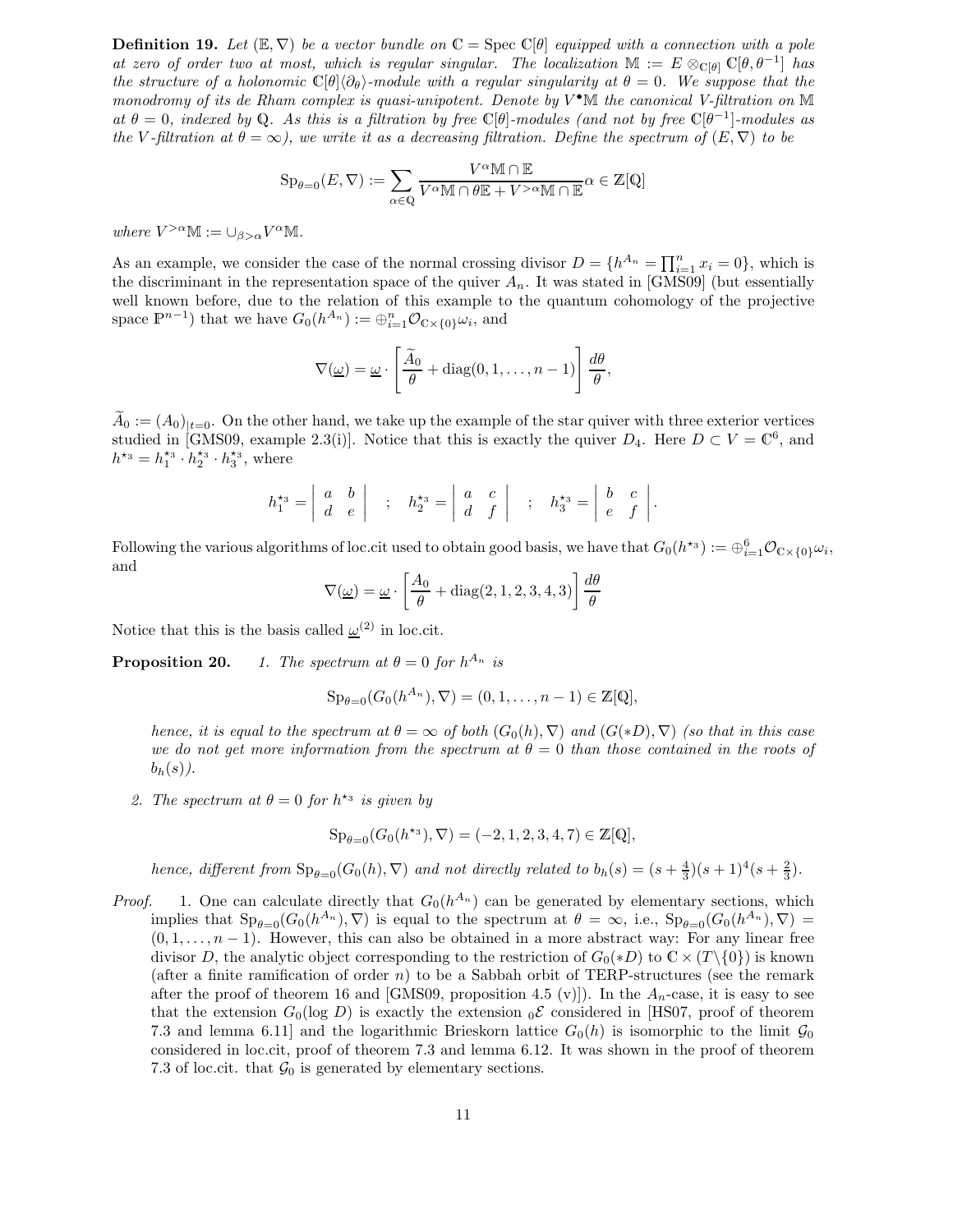2. In the  $\star_3$ -case, one cannot apply the previous reasoning. Hence a direct calculation is necessary. We explain parts of it, leaving the details to the reader. From the connection matrix given above we see that  $(\theta \partial_{\theta})\omega_6 = 3\omega_6$ , and  $(\theta \partial_{\theta})\omega_5 = 4\omega_5 - \theta^{-1}\omega_6$ . We make the Ansatz

$$
\omega_5 = \alpha \theta^{-1} \omega_6 + s_4
$$

where  $s_4$  is a section of  $G_0(h)[\theta^{-1}]$  satisfying  $(\theta \partial_{\theta})(s_4)=4 \cdot s_4$ . We obtain

$$
(\theta \partial_{\theta})\omega_5 = 2\alpha \theta^{-1} \omega_6 + 4s_4 \stackrel{!}{=} (4\alpha - 1)\theta^{-1} \omega_6 + 4s_4
$$

from which we conclude that  $\omega_5 = \frac{1}{2}\theta^{-1}\omega_6 + s_4$ . Similarly, the equation  $(\theta \partial_{\theta})\omega_4 = 3\omega_4 - \theta^{-1}\omega_5$  is satisfied by putting satisfied by putting

$$
\omega_4 = \frac{1}{8}\beta_1 \cdot \theta^{-2} \omega_6 + s_3
$$

where  $s_3 \in G_0(h)[\theta^{-1}]$  is a section satisfying  $(\theta \partial_{\theta})s_3 = 3s_3 + \theta^{-1}s_4$ . Continuing this way we see that the elements of our basis  $\omega$  can be written as finite sums of elementary sections in the following way:

$$
\omega_1 = \frac{1}{128} \theta^{-5} \omega_6 + \frac{1}{16} \theta^{-4} s_4 + \frac{1}{8} \theta^{-3} s_3 + \frac{1}{4} \theta^{-2} s_2 + \frac{1}{2} \theta^{-1} s_1 + \tilde{s}_2
$$
  

$$
\omega_2 = \frac{1}{32} \theta^{-4} \omega_6 + s_1 \quad ; \quad \omega_3 = \frac{1}{16} \theta^{-3} \omega_6 - s_2 \quad ; \quad \omega_4 = \frac{1}{8} \theta^{-2} \omega_6 + s_3
$$
  

$$
\omega_5 = \frac{1}{2} \theta^{-1} \omega_6 + s_4 \quad ; \quad \omega_6 = \omega_6
$$

where  $s_1, s_2, s_3, s_4, \tilde{s}_2$  are sections of  $G_0(h)[\theta^{-1}]$  satisfying

$$
(\theta \partial_{\theta})s_1 = s_1 + \theta^{-1} s_2; \quad (\theta \partial_{\theta})s_2 = 2s_2 + \theta^{-1} s_3
$$
  

$$
(\theta \partial_{\theta})s_3 = 3s_3 + \theta^{-1} s_4; \quad (\theta \partial_{\theta})s_4 = 4s_4
$$
  

$$
(\theta \partial_{\theta})\tilde{s}_2 = 2\tilde{s}_4
$$

Now it is easy to calculate an upper triangular base change yielding a good basis and to show that the spectrum is

$$
Sp_{\theta=0}(G_0(h^{\star_3}), \nabla) = (-2, 1, 2, 3, 4, 7) \in \mathbb{Z}[\mathbb{Q}],
$$

as required.

Based on the computations of these examples, we state the following conjecture, which is related to corollary 17 as well as to [GMS09, conjecture 5.5.].

**Conjecture 21.** Let h be the defining equation of a reductive linear free divisor  $D \subset V = \mathbb{C}^n$ . Then the *spectrum of its logarithmic Brieskorn lattice*  $(G_0(h), \nabla)$  *at*  $\theta = 0$  *is symmetric around*  $\frac{n-1}{2}$ *.* 

**Remark:** There are several questions one may ask about the spectrum at  $\theta = 0$ . First, it is surprising that negative numbers (even smaller than −1) occur in this spectrum. One might want to understand the possibly range for the spectrum, as well as the difference to the roots of  $b<sub>h</sub>$ , when multiplied by n. This should be compared to the results in [HS99] for isolated singularities, in particular, lemma 3.4 of loc.cit.

#### **References**

- [Ber72] I. N. Bernstein, *Analytic continuation of generalized functions with respect to a parameter*, Functional Analysis and Its Applications **6** (1972), no. 4, 26–40.
- [Bjö93] Jan-Erik Björk, *Analytic* D-modules and applications, Mathematics and its Applications, vol. 247, Kluwer Academic Publishers Group, Dordrecht, 1993.

 $\Box$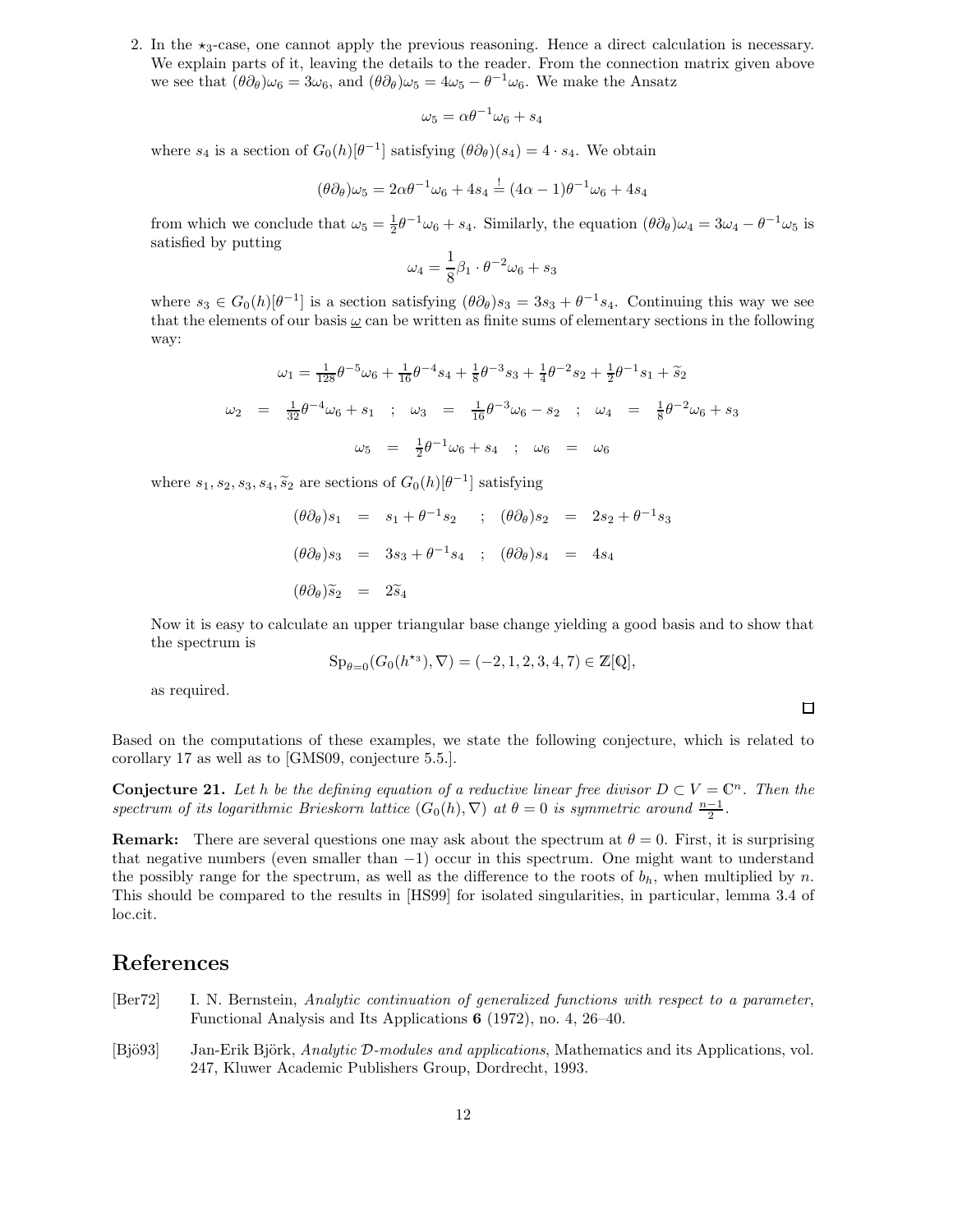- [BM06] Ragnar-Olaf Buchweitz and David Mond, *Linear free divisors and quiver representations*, Singularities and computer algebra (Cambridge) (Christoph Lossen and Gerhard Pfister, eds.), London Math. Soc. Lecture Note Ser., vol. 324, Cambridge Univ. Press, 2006, Papers from the conference held at the University of Kaiserslautern, Kaiserslautern, October 18–20, 2004, pp. 41–77.
- [DM09] Antoine Douai and Etienne Mann, *The small quantum cohomology of a weighted projective space, a mirror* D*-module and their classical limits*, Preprint math.AG/0909.4063, 2009.
- [Dou08] Antoine Douai, *Examples of limits of Frobenius (type) structures: The singularity case*, Preprint math.AG/0806.2011, 2008.
- [DS03] Antoine Douai and Claude Sabbah, *Gauss-Manin systems, Brieskorn lattices and Frobenius structures. I*, Ann. Inst. Fourier (Grenoble) **53** (2003), no. 4, 1055–1116.
- [DS04] , *Gauss-Manin systems, Brieskorn lattices and Frobenius structures. II*, Frobenius manifolds, Aspects Math., E36, Vieweg, Wiesbaden, 2004, pp. 1–18.
- [GMNS09] Michel Granger, David Mond, Alicia Nieto, and Mathias Schulze, *Linear free divisors and the global logarithmic comparison theorem.*, Ann. Inst. Fourier (Grenoble) **59** (2009), no. 1, 811–850.
- [GMS09] Ignacio de Gregorio, David Mond, and Christian Sevenheck, *Linear free divisors and Frobenius manifolds*, Compositio Mathematica **145** (2009), no. 5, 1305–1350.
- [GPS09] G.-M. Greuel, G. Pfister, and H. Sch¨onemann, Singular *3.1.0 A computer algebra system for polynomial computations*, http://www.singular.uni-kl.de.
- [GS] Ignacio de Gregorio and Christian Sevenheck, *Good bases for some linear free divisors associated to quiver representations*, work in progress.
- [GS08] Michel Granger and Mathias Schulze, *On the symmetry of b-functions of linear free divisors.*, Preprint math.AG/0807.0560, 2008.
- [Gyo91] Akihiko Gyoja, *Theory of prehomogeneous vector spaces without regularity condition*, Publ. Res. Inst. Math. Sci. **27** (1991), no. 6, 861–922. MR MR1145669 (93f:22018)
- [HS99] Claus Hertling and Colin Stahlke, *Bernstein polynomial and Tjurina number*, Geom. Dedicata **75** (1999), no. 2, 137–176.
- [HS07] Claus Hertling and Christian Sevenheck, *Nilpotent orbits of a generalization of Hodge structures.*, J. Reine Angew. Math. **609** (2007), 23–80.
- [Iri09] Hiroshi Iritani, *An integral structure in quantum cohomology and mirror symmetry for toric orbifolds*, Adv. Math. **22** (2009), no. 3, 1016–1079.
- [Kas77] Masaki Kashiwara, B*-functions and holonomic systems. Rationality of roots of* B*-functions*, Invent. Math. **38** (1976/77), no. 1, 33–53.
- [Mal75] Bernard Malgrange, *Le polynôme de Bernstein d'une singularité isolée*, Fourier integral operators and partial differential equations (Colloq. Internat., Univ. Nice, Nice, 1974) (J. Chazarain, ed.), Lecture Notes in Mathematics, Vol. 459, Springer, Berlin, 1975, Colloque International, réuni à l'Université de Nice, Nice, du 20 au 25 mai 1974, pp. 98–119. Lecture Notes in Math., Vol. 459.
- [Meb04] Zoghman Mebkhout, *Le th´eor`eme de positivit´e, le th´eor`eme de comparaison et le th´eor`eme d'existence de Riemann*, in Maisonobe and Narváez Macarro [MNM04], Papers from the CIMPA Summer School held in Séville, September 2–13, 1996, pp. 165–310.
- [MM04] Philippe Maisonobe and Zoghman Mebkhout, *Le théorème de comparaison pour les cycles*  $évanescents$ , in Maisonobe and Narváez Macarro [MNM04], Papers from the CIMPA Summer School held in Séville, September  $2-13$ , 1996, pp. 311–389.